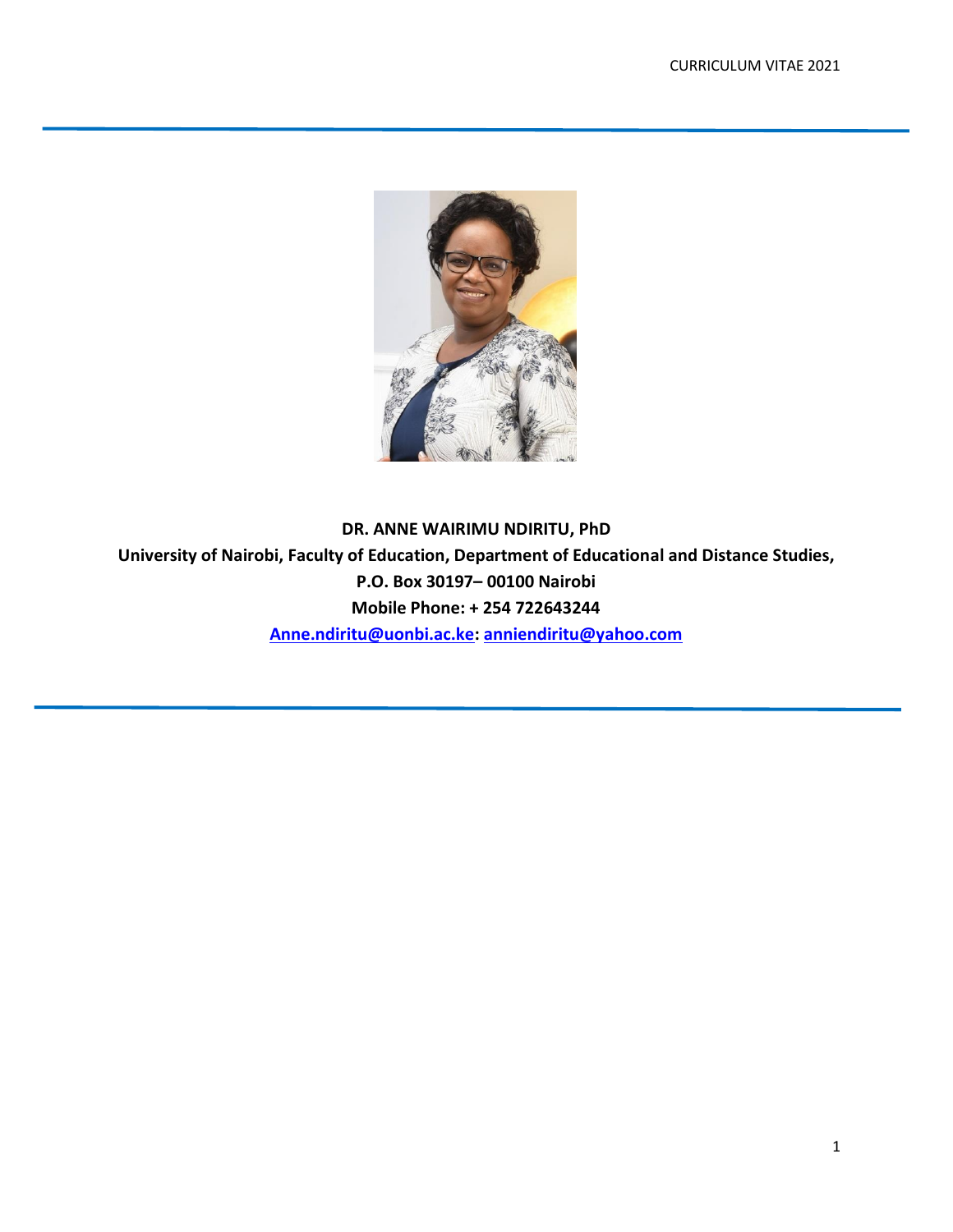# **CONTENTS**

### Contents

| 1. |        |  |  |
|----|--------|--|--|
| 2. |        |  |  |
| 3. |        |  |  |
| 4. |        |  |  |
| 5. |        |  |  |
| 6. |        |  |  |
| 7. |        |  |  |
| 8. |        |  |  |
|    |        |  |  |
|    |        |  |  |
|    |        |  |  |
|    |        |  |  |
| 9. |        |  |  |
|    |        |  |  |
|    |        |  |  |
|    |        |  |  |
|    |        |  |  |
|    |        |  |  |
|    |        |  |  |
|    |        |  |  |
|    |        |  |  |
|    |        |  |  |
|    |        |  |  |
|    |        |  |  |
|    |        |  |  |
|    |        |  |  |
|    | 10.3.3 |  |  |
|    |        |  |  |
|    |        |  |  |
|    |        |  |  |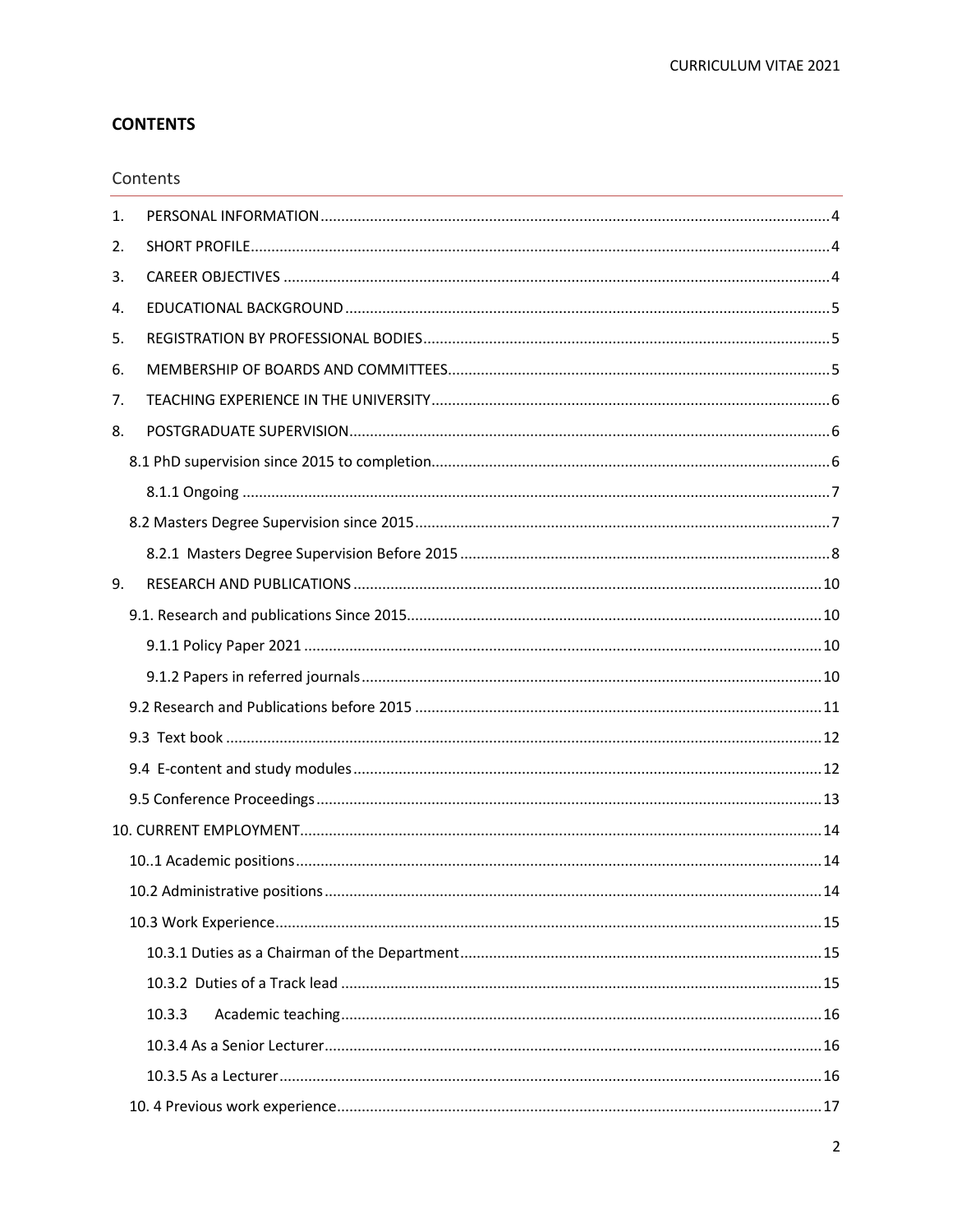| 11 <sub>1</sub> |  |  |  |  |
|-----------------|--|--|--|--|
| 12.             |  |  |  |  |
| 13.             |  |  |  |  |
| 14.             |  |  |  |  |
| 15.             |  |  |  |  |
| 16.             |  |  |  |  |
|                 |  |  |  |  |
|                 |  |  |  |  |
|                 |  |  |  |  |
|                 |  |  |  |  |
|                 |  |  |  |  |
| 23.             |  |  |  |  |
|                 |  |  |  |  |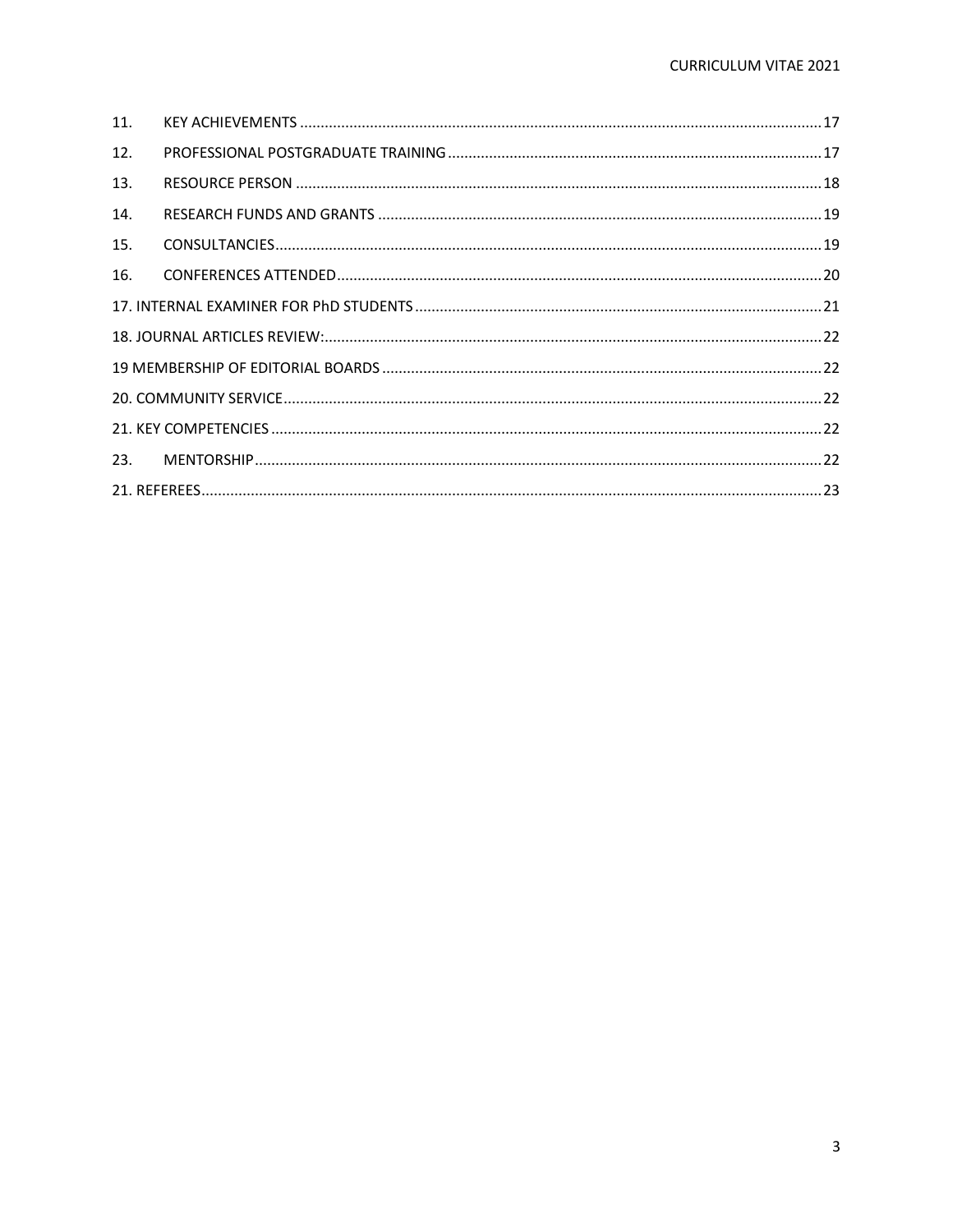#### <span id="page-3-0"></span>1. PERSONAL INFORMATION

| <b>Name</b>        | Dr. Anne Wairimu Ndiritu                         |
|--------------------|--------------------------------------------------|
| <b>Sex</b>         | Female                                           |
| Age                | Born 3 <sup>rd</sup> October 1963 (57 years)     |
| <b>Nationality</b> | Kenyan                                           |
| <b>Address</b>     | 92-00902 Kikuyu                                  |
| <b>Telephone</b>   | +254722643244                                    |
| E-mail             | anne.ndiritu@uonbi.ac.ke: anniendiritu@yahoo.com |

### <span id="page-3-1"></span>2. SHORT PROFILE

I am currently a senior lecturer in the Faculty of Education, Department of Educational and Distance Studies, at the university of Nairobi. I was a chairman of the department of Distance Studies, in the school of continuing and Distance Education in the college of Education and External until this post was abolished. I am in charge of Bachelor of Adult Education and Community Development programmes in the Department. I am also responsible for all the educational administration units in the department. I have over 12 years of teaching experience in university. Four of these years as a senior lecturer. I hold a PhD degree in Educational Administration from the University of Nairobi. I also hold a Master of Education in Educational Administration and Planning from the same university. I have also done a higher Diploma in Guidance and counseling Accounting section two and three of KASNEB CPA courses. I am also trained in Community Development from the Hebrew University of Jerusalem, Israel. I am also trained in ICT integration in teaching and learning from Kenya Technical Teachers' College. I have been a Researcher with the Pan African Research Agenda on the Pedagogical Integration of ICT in Education. I have published over 20 journal papers in peer reviewed journals on transformational leadership and ICT integration of Education which are my two major areas of interest. I have also disseminated findings in both local and international workshops.

### <span id="page-3-2"></span>3. CAREER OBJECTIVES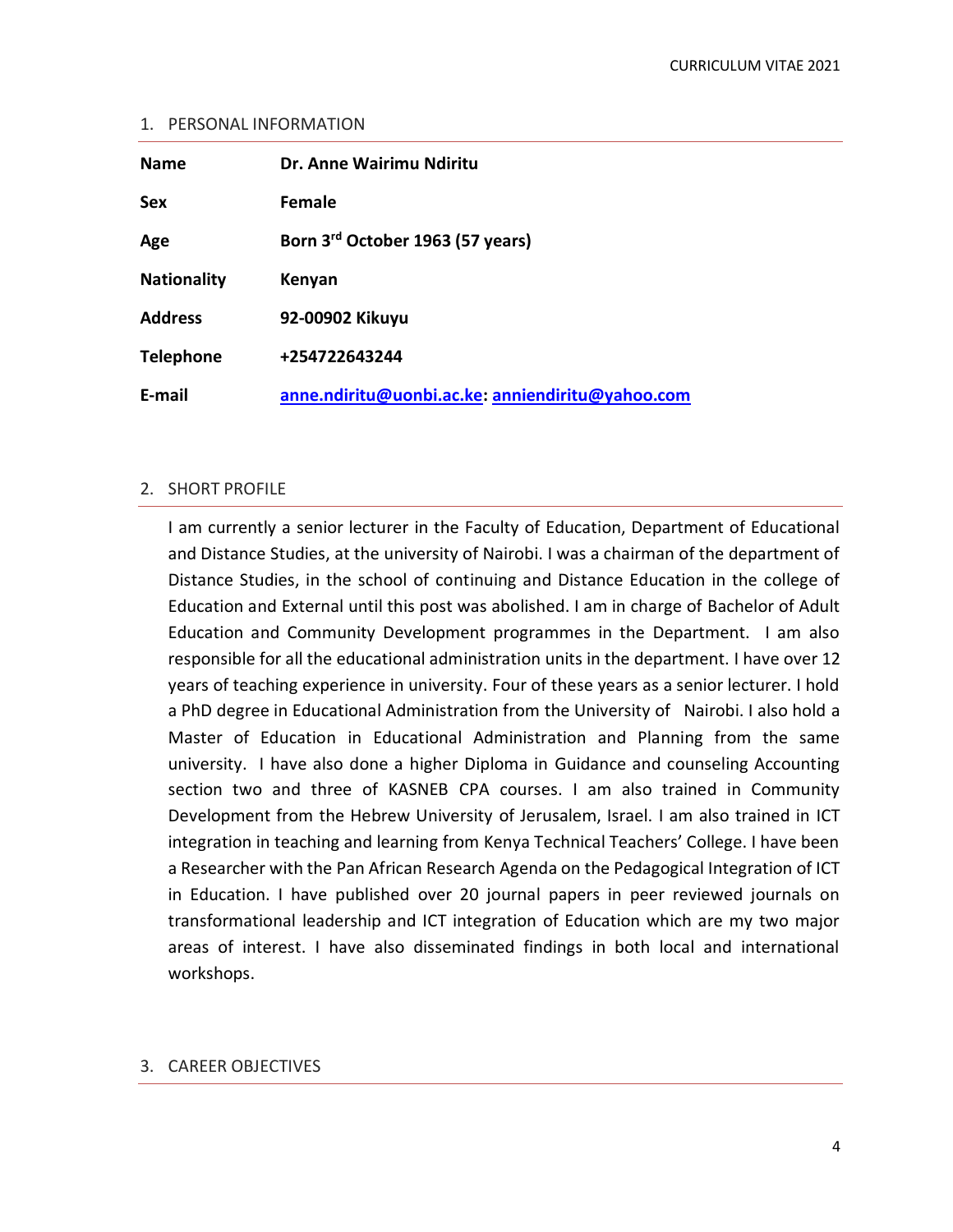- i) Attain associate professor position by 2021
- ii) Engage in further researches in transformational leadership and ICT integration in teaching and learning
- iii) Disseminate findings through conferences and publications in referred journals both locally and internationally.
- <span id="page-4-0"></span>iv) Mentor at least 3 academic members of staff and 5 students every year.

### 4. EDUCATIONAL BACKGROUND

- i) 2007-2012: PhD in Educational Administration University of Nairobi.
- ii) 1998-1999: Master of Education (Administration and Planning), University of Nairobi.
- iii) 2005-2006: Higher Diploma in Guidance and Psychological Counselling, Kenya Methodist University
- iv) 1985-1988: Bachelor of Education Honors, Kenyatta University (majored in Business and Economics)
- v) 1982-1983: Kenya Advanced Certificate of Education at Machakos Girls High school
- vi) 1978-1981: KCE., Nakuru Day Secondary School
- <span id="page-4-1"></span>vii) 1971-1977: Certificate of Primary Education. At Uhuru Primary School Nakuru

### 5. REGISTRATION BY PROFESSIONAL BODIES

- Member of Educational Management Society of Kenya
- Alumni Association of University of Nairobi, Member
- A member of Africa for Research in comparative Education Society (AFRICE-KEN)
- Member of Weitz Centre Friends Network and promoter of The Rehovot approach of integrated Development.

### <span id="page-4-2"></span>6. MEMBERSHIP OF BOARDS AND COMMITTEES

- i) 2013-2017: Member of College Academic Board
- ii) 2013-date: Member, School Board of Examiners
- iii) 2013-2017: Member of Senate, University of Nairobi
- iv) 2018: Member of security committee, University of Nairobi
- v) 2019: Member of anti-corruption committee, School of Open Learning
- vi) 2011-2013: Senate Representative- School of Continuing and Distance Education, University of Nairobi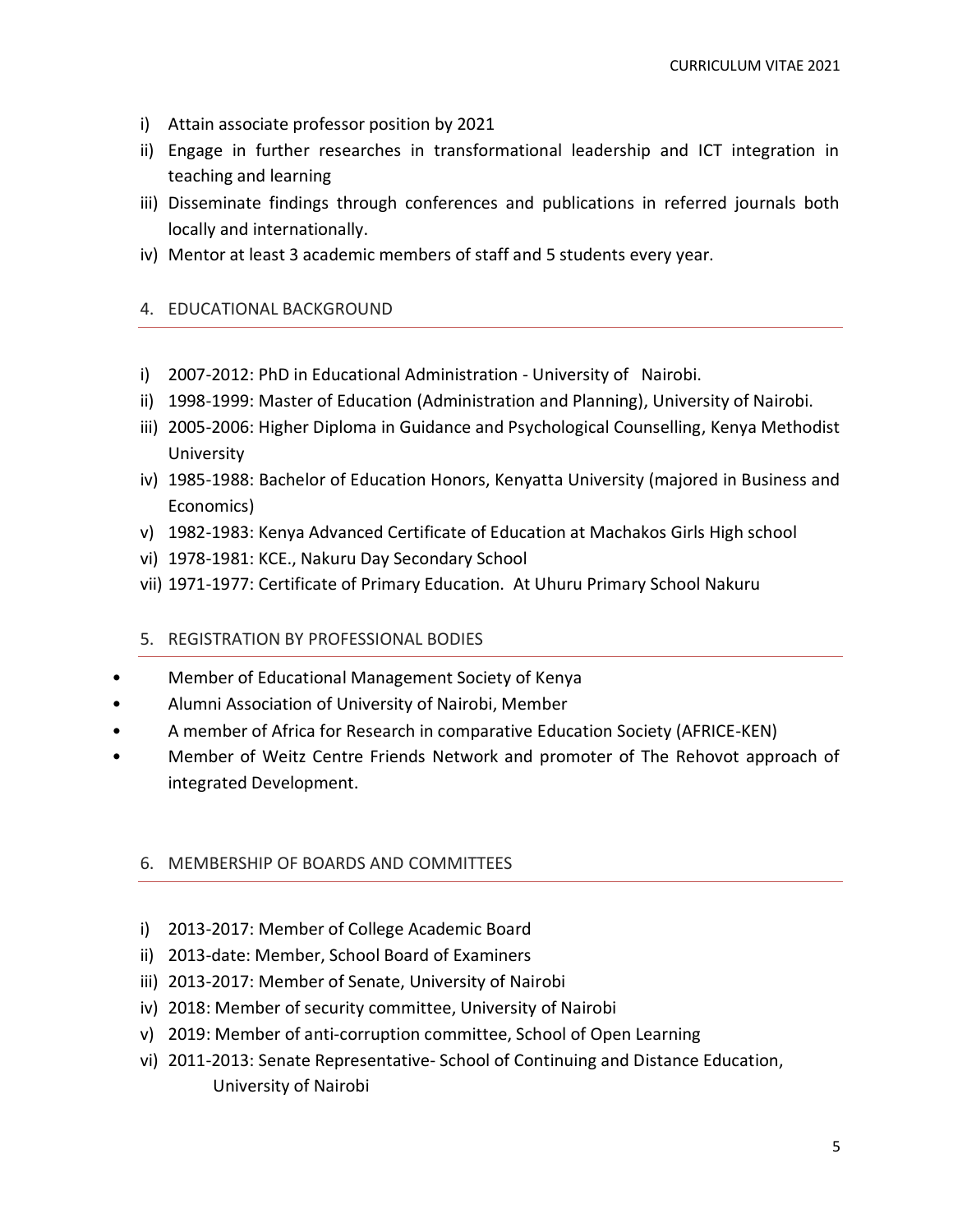vii) Date: Member of Postgraduate committee in ODel Campus viii)Board of Management member, Utumishi Academy

### <span id="page-5-0"></span>7. TEACHING EXPERIENCE IN THE UNIVERSITY

- i) 2015-Date: Senior Lecture, University of Nairobi
- ii) 2007-Date a lecturer in the department of distance studies in the University of Nairobi
- iii) 2006-2007 lecturer of postgraduate diploma in human Resource-University of Nairobi (extra mural studies)-fundamentals of management
- iv) 2005-2007 Lecturer of B.Ed. sc –chiromo campus-measurement and evaluation-University of Nairobi (external studies)
- v) 2000-2007 Lecturer of higher diploma in educational management- Kenya Technical Teachers College (planning and policy in education
- vi) 2000-2007 Lecturer of diploma in teacher education-curriculum studies, measurement and evaluation, guidance and counseling, research methods
- vii) 2000-2007 Lecturer of diploma in human resource and diploma in Sales and marketing (fundamentals of Management)
- viii)1988-1933 Secondary school Teacher-Teachers Service Commission
- ix) 1994-1998 Lecturer, Kabete Technical Institute- Teachers Service Commission

### <span id="page-5-1"></span>8. POSTGRADUATE SUPERVISION

### <span id="page-5-2"></span>8.1 PhD supervision since 2015 to completion

- 1. Odhiambo Wagude (2015). Influence of transformational leadership and conflict resolution on projects implementation: a case of Constituency Development Fund construction projects in public secondary schools in Kisumu County, Kenya. Reg. L83/81861/2011: University of Nairobi. Supervised by Prof. Charles Rambo and Dr. Anne Ndiritu
- 2. Solomon Muriungi Mburung'a (2015) Influence of capital structure on sustainability of community water projects, in Kieni Constituency, Nyeri County, Kenya. Reg. Number Reg. No.: L83/80901/2011. University of Nairobi, Supervised by Dr. Lilian Otieno Omutoko, Prof. Pokhariyal Ganesh and Dr. Anne Wairimu Ndiritu
- 3. Oyieyo Pamela Akinyi (2020) Construction risks, managerial skills and completion of public private partnership project in Kenya: a case of Sondu-miriu hydroelectric power, project, Kisumu county Reg. Number L83/80865/2011. University of Nairobi. Supervised by Prof Charles Rambo and Dr. Anne Wairimu Ndiritu. Correcting Thesis after final defense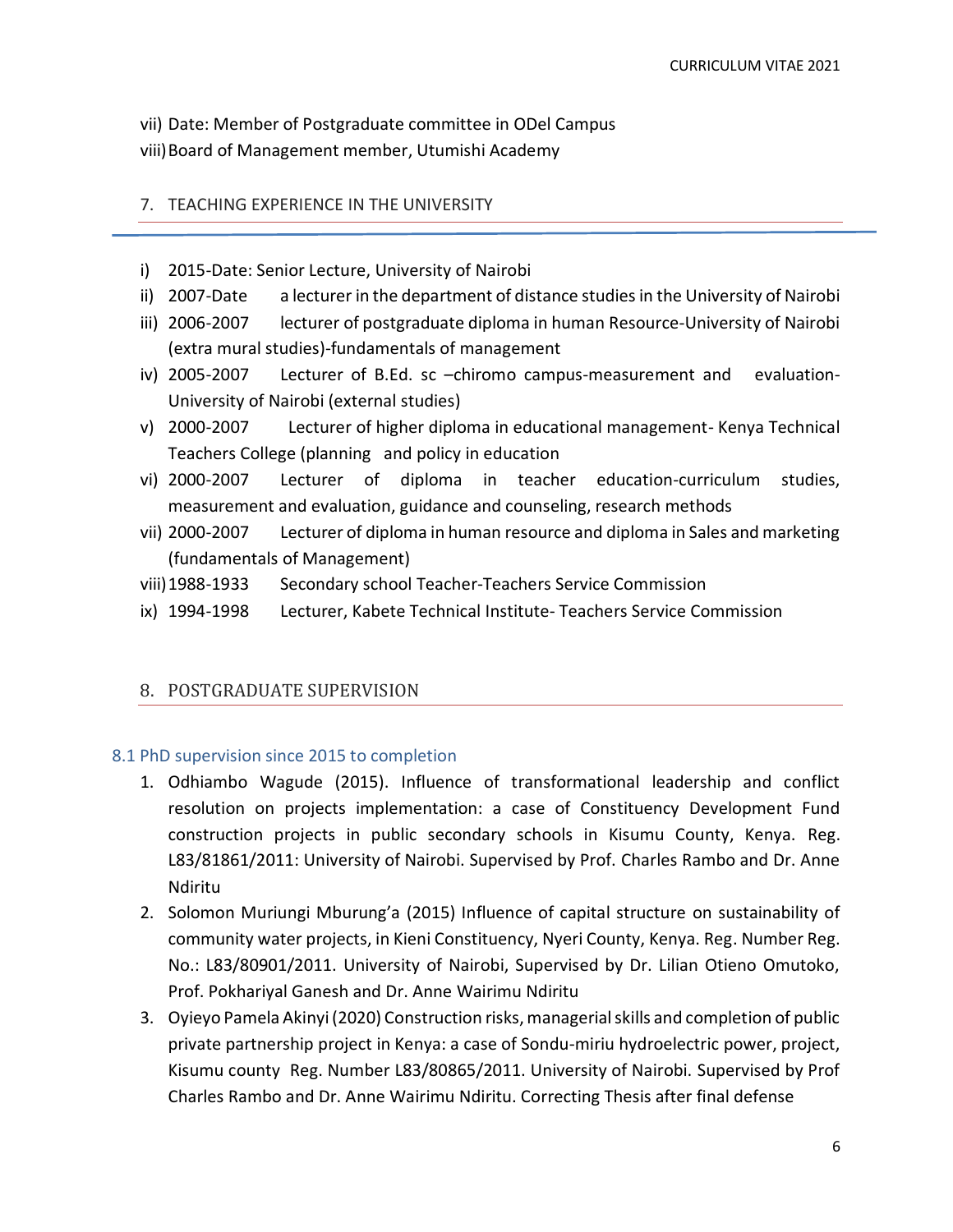### <span id="page-6-0"></span>8.1.1 Ongoing

- 1. Rogito Ogiki Douglas. (2020). Influence of participatory monitoring and evaluation on sustainability of food security projects: a case of Wajir County, Kenya. Reg. Number L83/80036/2011. University of Nairobi. Supervised by Prof Timothy Maitho and Dr. Anne Ndiritu. Collecting data.
- 2. John Gatimu (2020): Monitoring and evaluation practices, contextual and behavioural determinants and performance of county maternal health programmes: A case of county governments in Kenya. Reg. Number L83/94317/2014. Supervised by Prof. Christopher Gakuu and Dr. Anne Ndiritu: collecting data.
- 3. Wycliffe Ndege (2021) LEARNER SUPPORT SERVICES, LEARNER INTERACTIONS AND RETENTION AMONG STUDENTS TAKING DISTANCE EDUCATION PROGRAMMES IN SELECTED UNIVERSITIES IN KENYA. Reg Number L80/54960/2019 .Supervised by Dr. Anne Ndiritu and Dr. Augustine Mwangi

### <span id="page-6-1"></span>8.2 Masters Degree Supervision since 2015

- 1. Samson Opata Muyanda(2019). Role of procurement on the completion of public projects in the energy sector in Kenya: the case of Kenya electricity generating company. Reg. No. L50/85877/2016. Supervised by Dr. Anne Ndiritu.
- 2. Karanga Benson Kariuki. (2019). Influence of stakeholders' participation on implementation of constituency development fund projects: a case of Kiambu Constituency, Kiambu County, Kenya. Reg. Number L50/76510/2014. Supervised by Dr. Anne Ndiritu.
- 3. Dorice Machuma Masinde 2019 influence of learner characteristics on information communication technology integration in distance education programmes .a case of masinde muliro university of science and technology, Kakamega County, Kenya. Reg. NO.L45/9707/2018. Supervised by Dr. Anne Ndiritu.
- 4. Benson Mutunga Muasa(2018). Factors influencing the integration of information communication technology in training teachers in public training colleges in Kenya. A study of Kilimambogo, Machakos and Kitui teachers training college. Reg. Number L45/6031/2017. Supervised by Dr. Anne Ndiritu
- 5. Kaudo Isdore (2018)Influence of learner support services on learners' retention in bachelor of education students by open, distance and electronic learning in Kisii campus, Mount Kenya University. Reg. Number L45/80655/2015
- 6. Kamondo jane (2018) Influence of teacher feedback on students' academic performance in public secondary schools: a case of English homework in Naivasha sub-county, Kenya. Reg Number. L45/66742/2011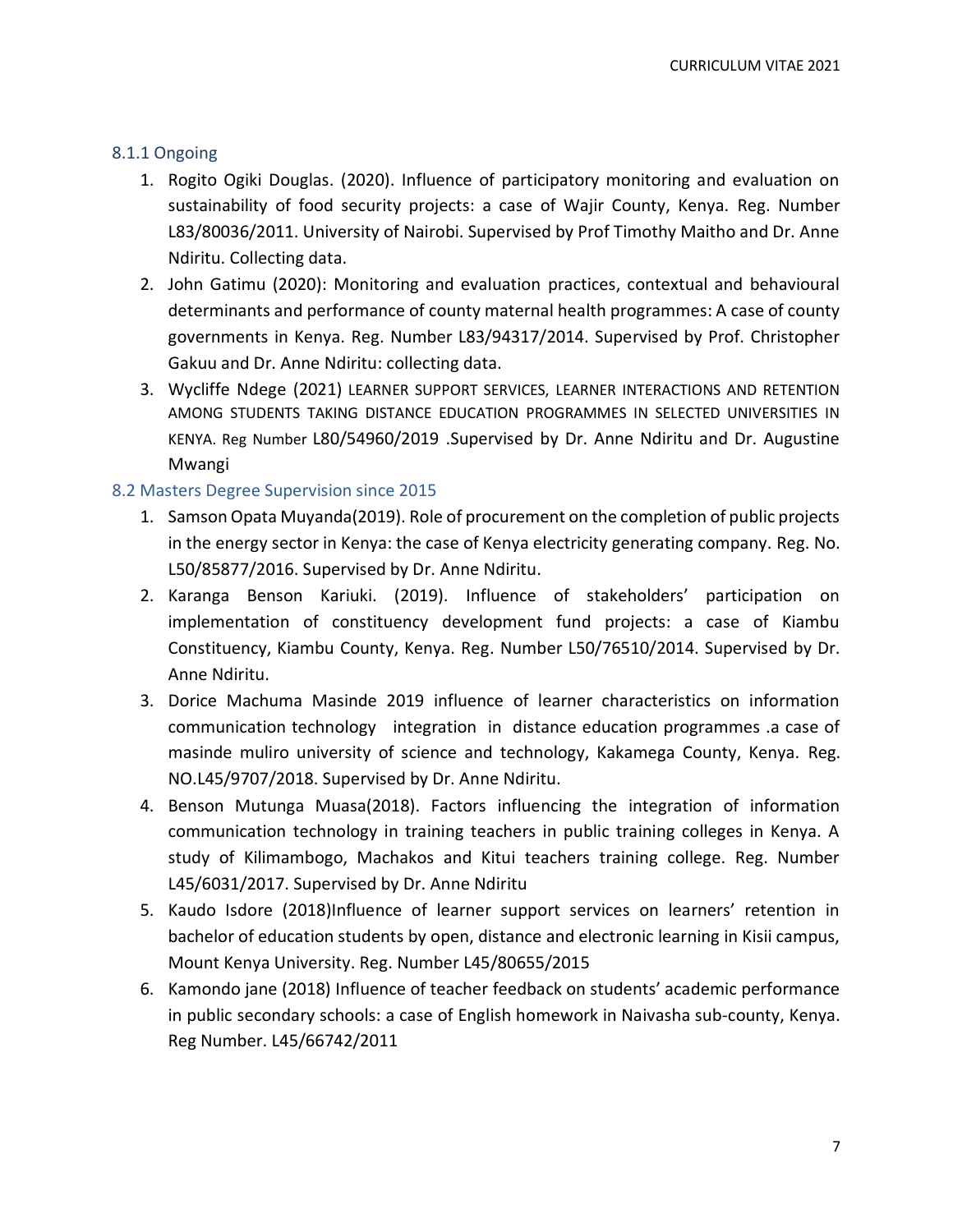- 7. kissinger John (2018) Influence of stakeholders' participation on performance of charitable children institutions in kisumu east sub-county, kisumu county, kenya. Reg No. 1.50/84561/2016
- 8. Mike Muyovo Indangasi (2019).Factors influencing women participation in community development projects of ikolomani constituency, Kakamega County, Kenya. Reg. no l50/84564/2016
- 9. Mark mwiwawi mwakesi (2019). Influence of monitoring and evaluation systems on performance of non-governmental organizations: a selection of non-governmental organizations in the health sector in Nairobi County, Kenya. Reg. no: l50/79905/2015.
- 10. Karen Kagwiria Kiogora(2017). Factors influencing the performance of women-owned micro and small entreprises in Meru town, Imenti North sub-county, Meru county, Kenya. Reg. Number L50/71328/2014

### <span id="page-7-0"></span>8.2.1 Masters Degree Supervision Before 2015

- 1. Susan Wangui Mugo (2013). The strengthening of mathematics and science education (smase) training project on KCPE performance in mathematics: a case of public primary schools in Embu West District, Embu County, Kenya. Reg. Number: L50/75014/2012
- 2. Karen Kagwiria Kiogora(2014). Factors determining demand of government funds by women. A case of Imenti North sub-county in Meru County, Kenya. Reg. Number L50/71328/2014
- 3. Habiba Godana Hilama(2014). Influence of voter education approaches on elections outcome in Isiolo North constituency of Isiolo County, Kenya. Reg. Number L50/66328/2013
- 4. Muviri Nancy Muthon (2013). Factors influencing academic performance of students in Kenya Certificate of Primary Education in Runyenjes division Embu County, Kenya. Reg. Number: L50/66240/2010
- 5. Michael K. Ndegwa (2013). Factors that influence the adoption of metal silo business among the trained artisans: a case of CIMMYT trained artisans. Reg. Number: L50/65002/2010
- 6. Esther Wawira Mbogo (2013) Factors influencing implementation of peace education programme in primary schools. A case of Tharaka North District. Reg. Number: L50/71917/2011
- **7.** Edward Oduor Obiero(2013) Social economic factors affecting farm yield in Siaya District, Siaya County. Reg. Number: L50/63828/2010.
- 8. Kitua Dorothy. Factors influencing the use of the internet in learning among Bachelor of Education (arts) distance learners-: A case of the Meru extra mural centre, University of Nairobi. Reg. Number: L45/61317/2010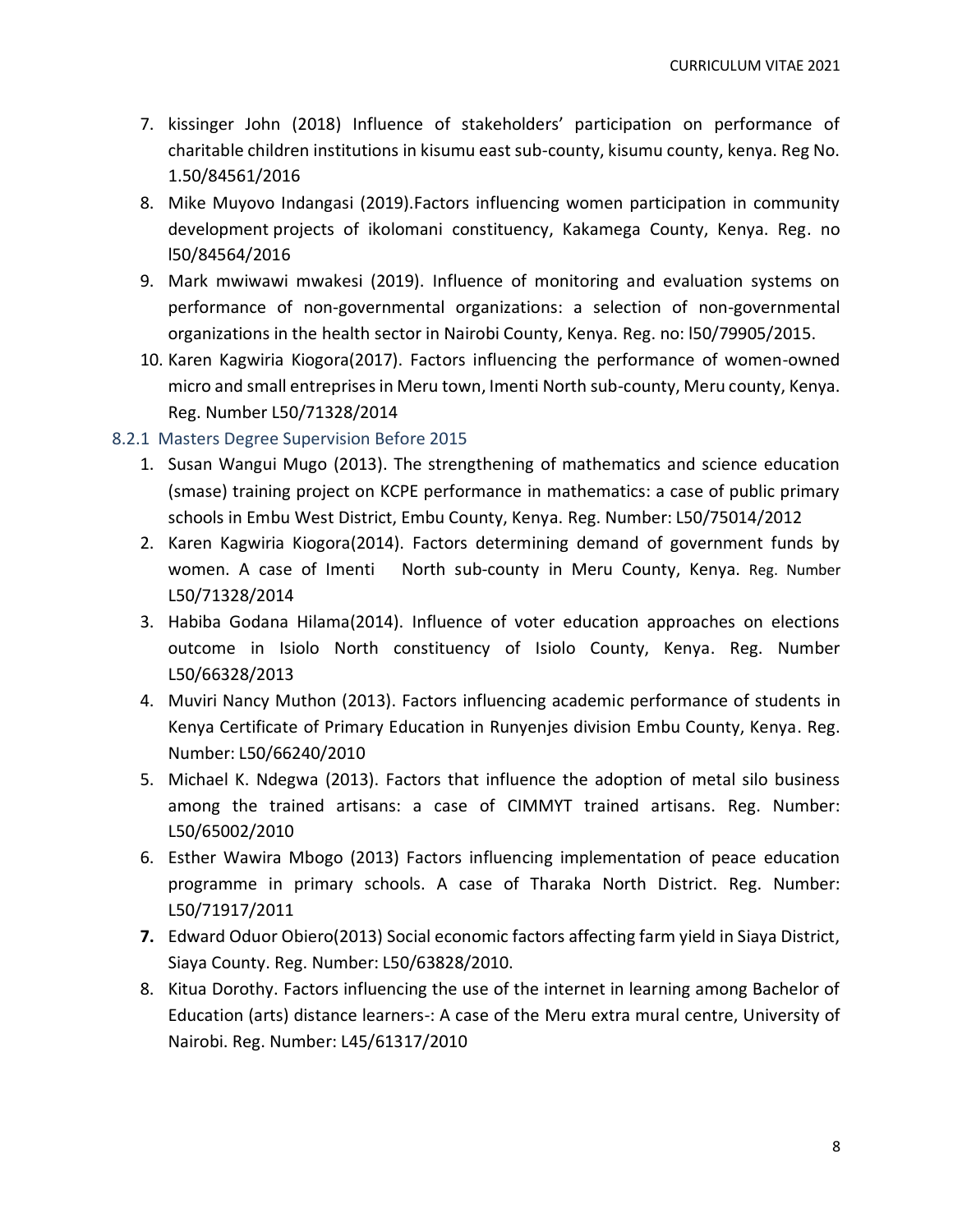- 9. Mwiti, Esther.J(2012)Factors that affect learners with visual impairment learning through distance education; A case of Kenya Institute of Special Education.Reg Number: L45/62396/2010
- 10. Olando Sitati. Factors influencing selection of rural financial services in pastoral communities of Kenya: the case of Loita Maasai of Narok Country. Reg. Number: L50/65282/2010
- 11. Kamau Nancy(2012). Factors affecting career development of women employees in the banking industry in Kenya. Reg. Number: L50/65027/2010
- 12. Netia Willimina. M. The influence of management style on organizational performance: a case of University of Nairobi. Reg. Number: L50/60897/2010
- 13. Abdi Ibrahim, H (2012). Influence of employers' non-excusable compensable delays on completion of road projects in Nairobi Metropolitan: A case of Ministry of Roads. Reg. Number: L50/76431/09
- 14. Kimani, Jane.N. (2012) Factors influencing implementation of strategic plans: The case of Caritas Nyeri, Kenya. Reg. Number: L50/64975/2010
- 15. Musau, Frederick.M.(2012) Factors influencing repayment of constituency youth enterprise scheme loans: a case of Kaiti Constituency. Reg. Number: L50/76603/2009
- 16. Kikwatha, R.W (2012) Factors that influence the performance of self help groups in managing microfinance funds for development. Reg. Number: L50/76441/2009
- 17. Ndegwa Michael, (2012) Assessment of adoption of the entrepreneurial opportunities provided by the metal silo project among CIMMYT-trained artisans in Kenya. Reg Number: L50/65002/2010
- 18. Nancy N. Kamau(2012) Factors affecting women career advancement in the banking industry in Kenya: A case of Kenya commercial bank branches in Nairobi county. Reg. Number: L50/65027/2010
- 19. Kagutha, D.M (2011) Teacher preparedness to adopt E-learning in teaching:-a study of secondary schools in Kilifi District, Kenya. Reg. Number: .L45/7939/06
- 20. King'ori Agatha (2014). The role of community participation in completion of development projects. Reg. Number: L50/68751/2011
- 21. Ibuathu jacob gituma. (2013) Influence of emerging new religious movements on the membership enrollment in methodist church in Kenya: a case of Kaaga synod, Meru, Kenya. Reg Number: L50/78825/09
- 22. Joseph Chege(2013). Influence of humanitarian accountability partnership (hap) on beneficiary accountability in delivery of humanitarian aid by NGOS. Reg. Number: L50/65192/2010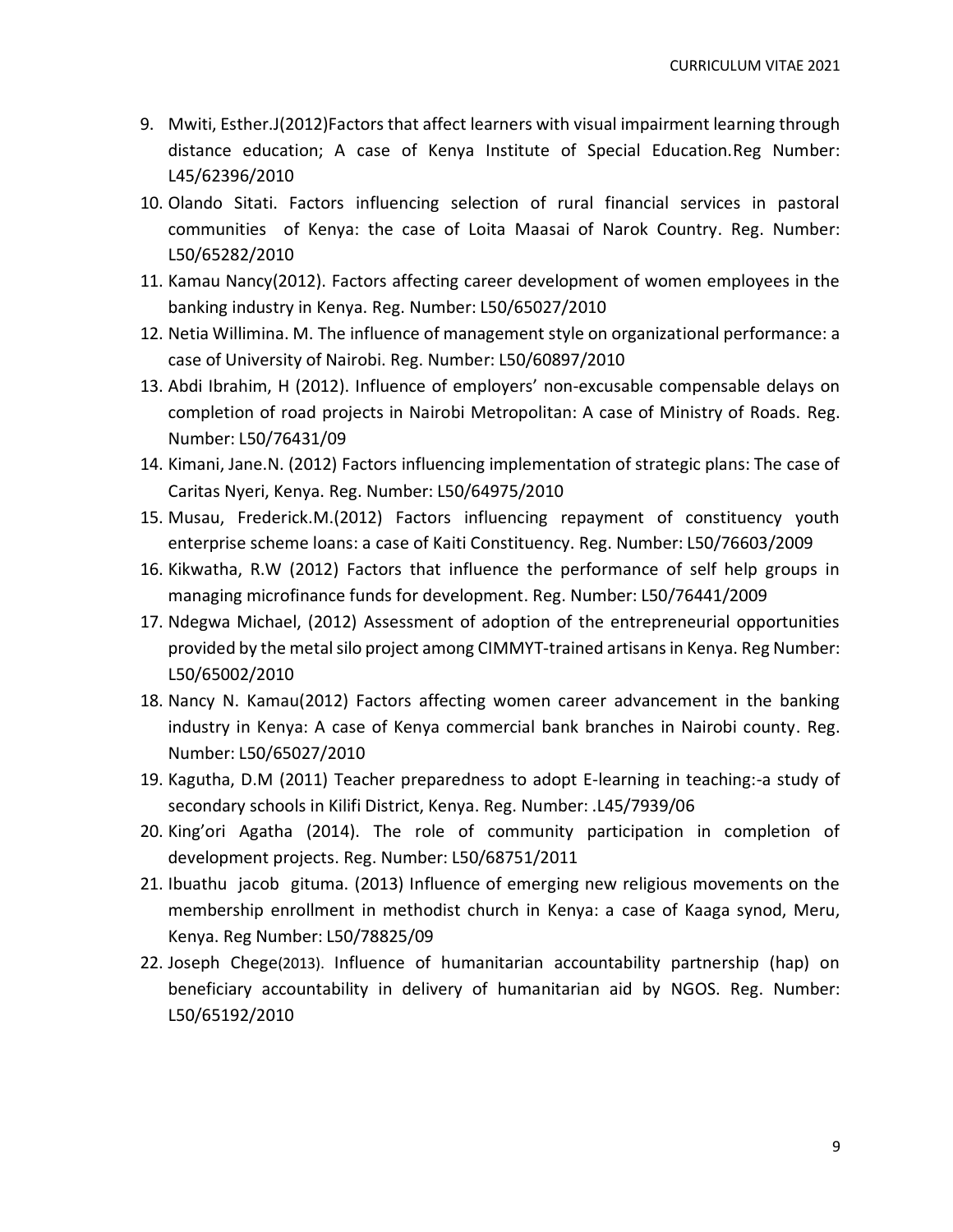### <span id="page-9-0"></span>9. RESEARCH AND PUBLICATIONS

### <span id="page-9-1"></span>9.1. Research and publications Since 2015

### <span id="page-9-2"></span>9.1.1 Policy Paper 2021

1. Naomi Gikonyo & Anne Ndiritu (2021) Transformational Leadership in Adopting Online Learning. Kenya policy briefs .Volume 2 No. 1

### <span id="page-9-3"></span>9.1.2 Papers in referred journals

- 1. Ndiritu A.W., Gikonyo N. W and Kimani G.N (2015) Preaching and drinking wine: a necessity for transformational leaders in effective schools. Journal of Education and Practice. , ISSN: 2201-6333 (Print), ISSN: 2201-6740 (Online)
- 2. Ndiritu A.W., Gikonyo N. W and Kimani G.N (2015) Inspiring a shared Vision: Getting all the Teachers in the Bandwagon. Journal of Education Practice, ISSN (Paper)2222-1735 ISSN (Online)2222-288X
- 3. Janet Wagude, Ann Ndiritu.(2015).Influence of Intellectual Stimulation and Conflict Resolution on Project Implementation: A case of Constituency Development Fund Construction Projects in Public Secondary Schools in Kisumu County, Kenya. TEM Journal – Volume 4 / Number 4 / 2015. 373-381 373www.temjournal.com
- 4. Wagude Janet, Charles Rambo, Anne Ndiritu, Maria Onyango (2015). Influence of idealized behaviour on the implementation of CDF construction projects in public secondary schools in kisumu county, kenya. European scientific journal vol 11 no 22(5) 2015. EUROPEAN SCIENTIFIC JOURNAL FEBRUARY 2016 EDITION VOL.12, NO.4 ISSN: 1857 – 7881 (PRINT) E - ISSN 1857- 7431
- 5. Caroline, N., Anne, N., & Harriet, K. (2016). Small And Medium Enterprises Training For Survival In A Competitive World. European Scientific Journal, ESJ, 12(19), 181. https://doi.org/10.19044/esj.2016.v12n19p181
- 6. Ndiritu Caroline, Kidombo Harriet, & Ndiritu Anne (2016): Top Management Commitment for successful Small and Medium Enterprises: A hoax or a reality. European scientific Journal, https://eujournal.org/index.php/esj/issue/view/219 February 2016 edition vol.12, No.4 ISSN: 1857 – 7881 (Print) e - ISSN 1857- 7431
- 7. Solomon Muriungi, Anne Ndiritu and Jane Kieru Njeri (2017): Influence of grant financing on sustainbility of community water projects in Kieni constituency, Nyeri county, Kenya. International Journal of Innovative Research and Knowledge Volume 2 Issue 5, May-2017: ISSN-2213-1356
- 8. Anne wairimu Ndiritu, Willy Kimani Gichimu and Caroline Njoki Ndiritu (2018): "Transformational School principals: the missing piece of puzzle in ICT integration in teaching and learning". International Journal for Innovation Education and Research, ISSN: online 2411-2933 Print 2411-3123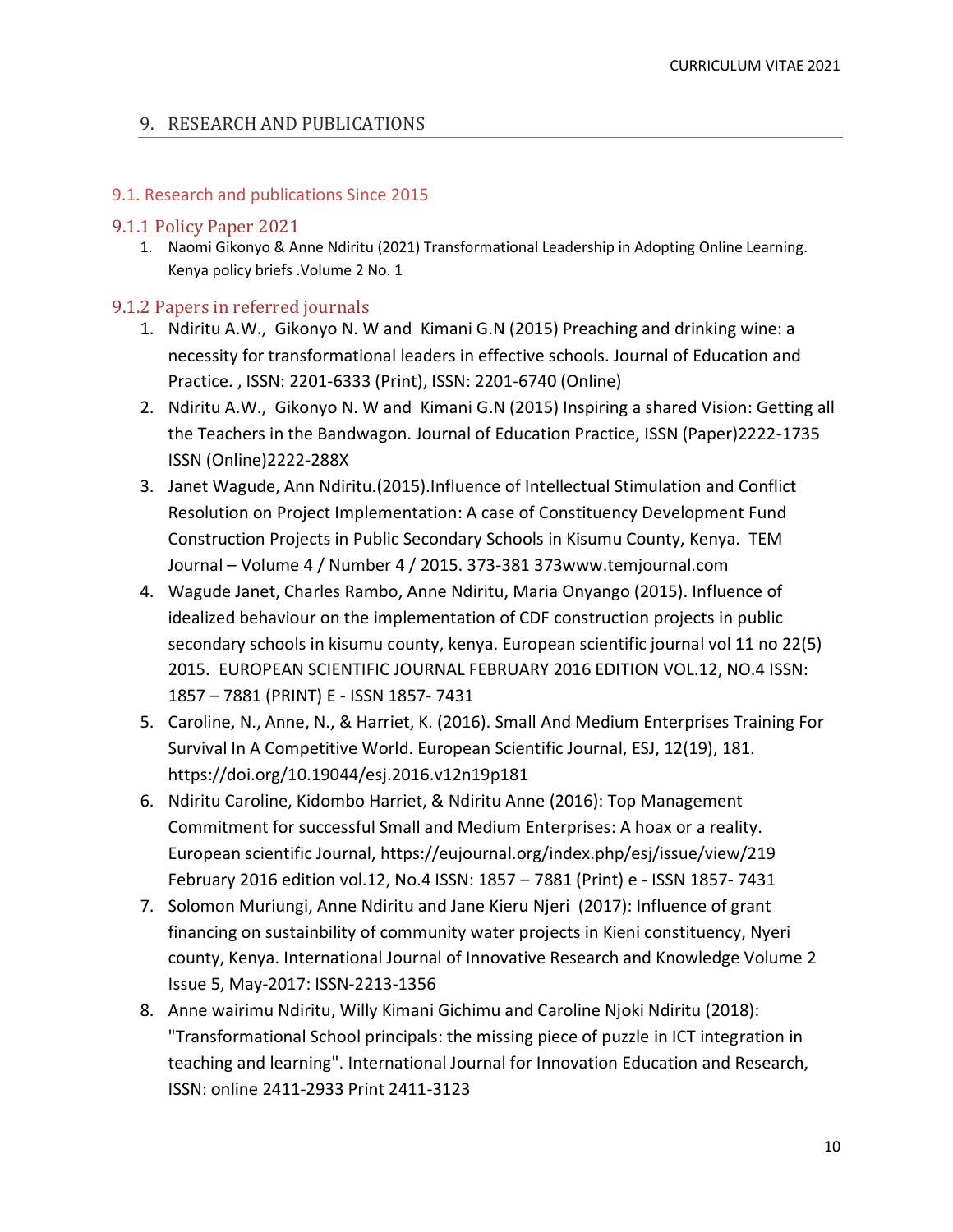- 9. Anne Ndiritu, Solomon Muriungi and Caroline Njoki (2018):Pay as You Drink for Sustainability of Community Water Projects Pay as You Drink for Sustainability of Community Water Projects European Scientific Journal April 2018 edition Vol.14, No.11 ISSN: 1857 – 7881 (Print) e - ISSN 1857- 7431
- 10. Ndiritu A. Mwaura J. & Ndiritu C. (2019) "Rowing The Boat in The Same Direction: A Must for Transformational Leaders.". IOSR Journal of Research & Method in Education (IOSR-JRME)e- ISSN: 2320–7388,p-ISSN: 2320–737X Volume 9, Issue 1Ser. II. (Jan. – Feb. 2019), PP 32-36.www.iosrjournals.org
- 11. Ndiritu A., Mbugua J & Ndiritu C. (2019) Lessons for school principals from transformational leadership characteristics. IISTE journal of Education and Practice. Vol 10, No. 10, 2019, ISSN 2222-1735 (Paper) ISSN 2222-288X (Online)
- 12. Ndiritu, A., & Gatotoh, A. (2020). Information and Communication Technology skills for Effective Competence Based Curriculum Implementation in Kenya. Advances in Social Sciences Research Journal, 7(6), 712-721. https://doi.org/10.14738/assrj.76.8544
- 13. Mbuthia Nyambura & Ndiritu Anne (2020) Mobilization of Domestic Savings in Formal Financial Institutions: The Missing Link to Economic Growth. International Journal of Business and Social Science, Vol. 11 • No. 3 • March 2020
- 14. John Gatimu, Christopher Gakuu, Anne Ndiritu(2021) Moderating Influence of Contextual Determinants on Relationship between Monitoring and Evaluation Practices and Performance of County Maternal Health Programmes in Kenya. Public Administration Research journal Vol. 10, No. 2 (2021)
- 15. Pamela Akinyi Oyieyo, Charles Rambo and Anne Ndiritu (2021).Financial Effect of Labour Related Risks on Completion of PPP Projects. Advances in social sciences research journal.volume 7(10):122-130

## <span id="page-10-0"></span>9.2 Research and Publications before 2015

- 1. Mbeche F.G. and Ndiritu Anne (2005) Educational policy and planning :a student manual for higher diploma in educational management. Nairobi : Flemish Association for Development Cooperation and technical assistance)
- 2. Ndiritu Anne Wairimu (1999)A study of factors which influence performance in Kenya Certificate of Secondary Education in selected public secondary schools in Nairobi and Central Provinces, Kenya. M.Ed Research Thesis (Unpublished Thesis) Supervisors: Prof Joshua Okumbe & Gerald Kimani
- 3. Kidombo H.J., Gakuu C. M.,Bowa O., Ndiritu A. Mwangi A. Gikonyo N. (2010) Status of Information and Communication Technology Integration in Education in Selected Kenyan Schools. Available at http://www.ernwaca.org/panaf/pdf/phase-1/Kenya-PanAf\_Report.pdf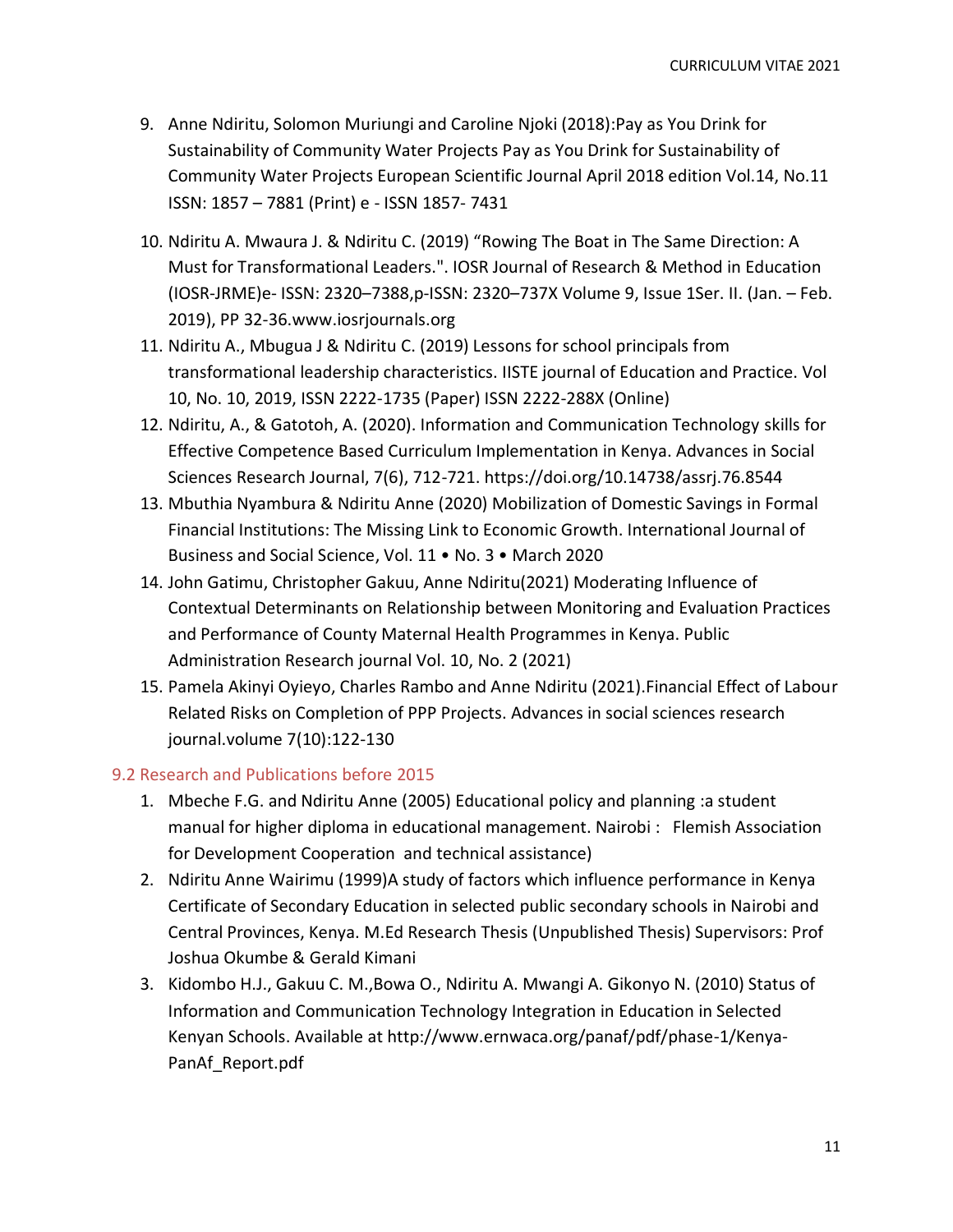- 4. Ndiritu A.W, Kimani G.N and Nyagah G(2011). An analysis of transformational leadership style of secondary school principal and its effect on school efficiency' Book of Abstracts, Moi University.
- 5. Kidombo H.J., Gakuu C.M and Ndiritu A.W (2012), 'Institutional Management and Integration of ICT InTeaching and Learning in Selected Kenyan Schools', Journal of Open, Continuing and Distance Education, Volume 2 (Issue 1)"151-174. ISSN 2074-4222 <http://distanceeducation.uonbi.ac.ke/node/2379>
- 6. Ndiritu Anne Wairimu 2012) Effects of principals' transformational leadership characteristics on students' academic performance In secondary schools in Nairobi County, Kenya. Ph.D. Research Thesis 2012 – University of Nairobi. (Unpublished Thesis). Supervisors: Prof. Gerald Kimani, Dr Karagu,& Dr. Grace Nyagah
- 7. Ndiritu A.W (2013) ICT integration in ECD teacher training curriculum: Need to start from the beginning. KIE Book of Abstracts
- 8. Ndiritu, A.W, Mburu, D.N,Gikonyo ,N.W and Nyagah G.Training(2013) ECD in-service teachers in ICT skills: first foot forward Available at. http://distanceeducation.uonbi.ac.ke/node/2413
- 9. Ndiritu A.W, Mburu, D.N,Gikonyo ,N.W and Nyagah G.(2013) Training ECD in-service teachers in ICT skills: first foot forward Available at. http://distanceeducation.uonbi.ac.ke/node/2413
- 10. Gikonyo N.W., Ndiritu A.W. (2014) ICT Infrastructure: a Key prerequisite for adoption of Open and Distance Learning in public universities in Kenya. The International Journal of Humanities and Social Studies. ISSN: 2321-9203.
- 11. Gikonyo N.W., Ndiritu A.W. Mboroki G, (2014) .University managers participation in distance education: The role of distance education support facilities. European Scientific Journal. (ISSN:1857-1881)

# <span id="page-11-0"></span>9.3 Text book

1. Ndiritu A. W & Ndiritu C.N (2019) Management Principles and Practices, Beautex Image Designs Pulbishers, Nairobi ISBN 978-9966-137-90-6

## <span id="page-11-1"></span>9.4 E-content and study modules

- 1. Ndiritu, A.W (2017) Introduction to Leadership: University of Nairobi HIV Capacity Building Fellowship: Online certificate short courses. Distance Learning Module University of Nairobi
- 2. Ndiritu, A.W (2018) Entrepreneurship module for Bachelor of Project Planning and Management, Distance Learning Study Module, University of Nairobi.
- 3. Macharia, D., Ndiritu, A., and Ndiriti C.N(2017) Principles of community Development module for Bachelor of Project Planning and Management, Distance Learning Study Module University of Nairobi.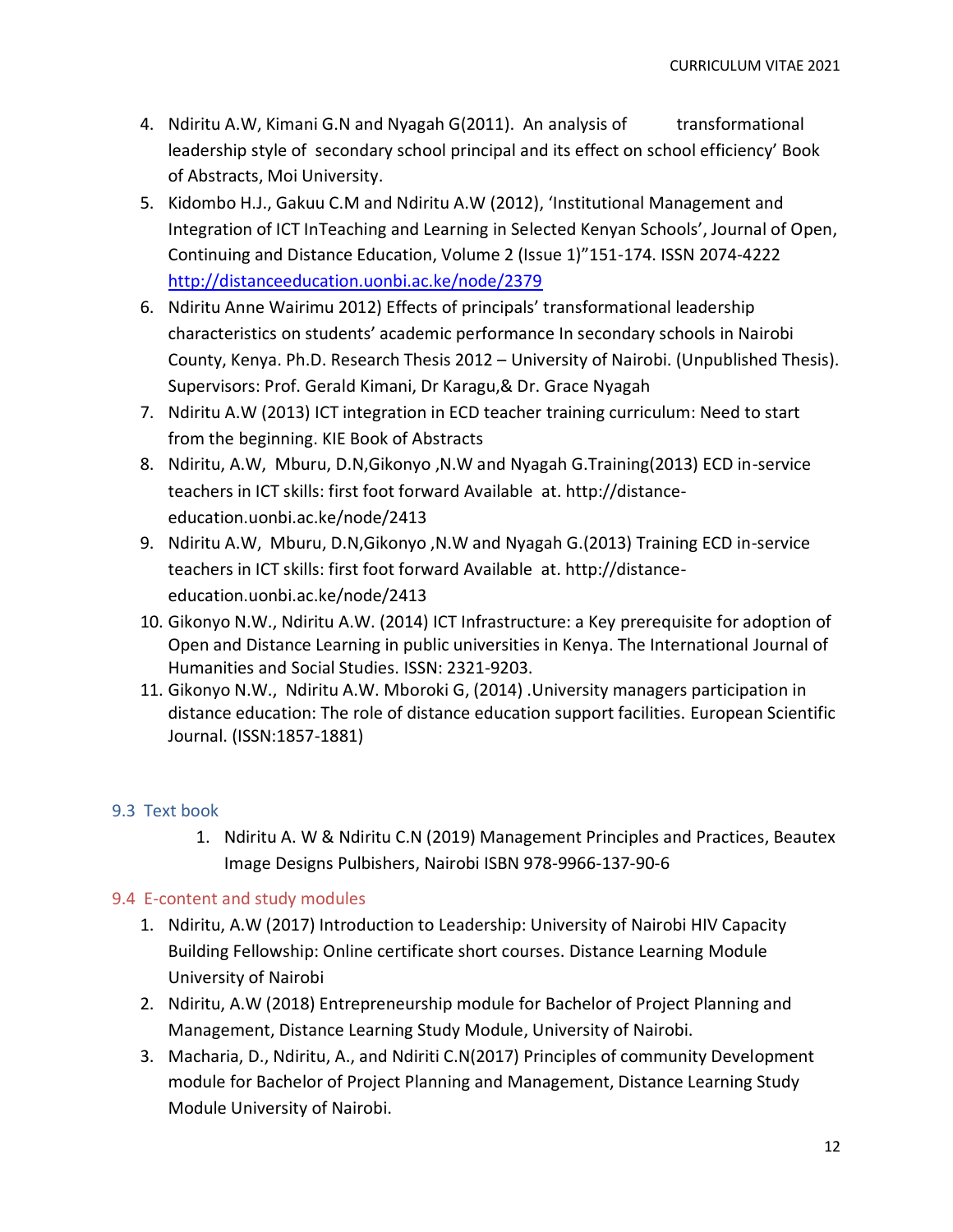- 4. Ndiritu, A (2017) Communication for Health: University of Nairobi HIV Capacity Building Fellowship: Medium term course
- 5. Ndiritu, A. and Muindi, F. (2018) Fundamentals of Human Resource management: University of Nairobi HIV Capacity Building Fellowship: Online certificate short courses Distance Learning Study Module
- 6. Ndiritu, A. and Muindi, F (2018) Organizational Behaviour: University of Nairobi HIV Capacity Building Fellowship: Online certificate short courses Distance Learning Study Module
- 7. Mbeche F.G. and Ndiritu A.W (2005) Educational policy and planning: a student manual for higher diploma in educational management. Nairobi : Flemish Association for Development Cooperation and technical assistance)
- 8. Chesiro, A and Ndiritu A (2005) curriculum Development manual –mixed mode manual for diploma in teacher Education-Kenya Technical Teachers college.

# <span id="page-12-0"></span>9.5 Conference Proceedings

- 1. Ndiritu, A. W (2008). Adult and lifelong learning practice in Kenya. The Regional Conference on Challenges of Adult and Lifelong Learning (ALLL) in the 21st Century Dar es Salaam, Tanzania – 17 – 19 November 2008.
- 2. Ndiritu, A. (2009). Effect of transformational leadership on adult Education drop-out rate. International workshop on Research in Adult Education, Makerere University, Uganda 22-26 November 2009
- 3. Ndiritu, A.W (2009). Capacity Building Gaps, the Kenya Experience. WeitzCentre for Development Studies, Hebrew University, Israel on 3rd August, 2009
- 4. Ndiritu, A. W(2009). Investigation into the impact of management competencies and strategies on ICT integration in selected educational institutions in Kenya. African Research Agenda Conference, in the University of Nairobi, Kenya
- 5. Ndiritu A.W, Kimani G.N and Nyagah G. (2011) An analysis of transformational leadership style of secondary school principal and its effect on school efficiency' Book of Abstracts, Moi University.
- 6. Ndiritu, A.(2012) ICT integration in ECD teacher training curriculum: Need to start from the beginning. 3rd KIE Education symposium: on 23rd-24th January.
- 7. Ndiritu A.W., Mburu D., and Kimani G.N.(2013) ICT integration inECD teacher training curriculum: Need to start from the beginning. KIE Book of Abstracts
- 8. John chandi & Anne Ndiritu (2013): University of Nairobi, DETA conference Paper accepted for presentation 29th July – 1St August 2013. Balancing work and study: A necessity for successful Distance Learning.
- 9. Ndiritu A., Kimani G. 2013) University of Nairobi, DETA conference Paper accepted for presentation 29th July – 1St August 2013.Transformational leadership skills: A necessary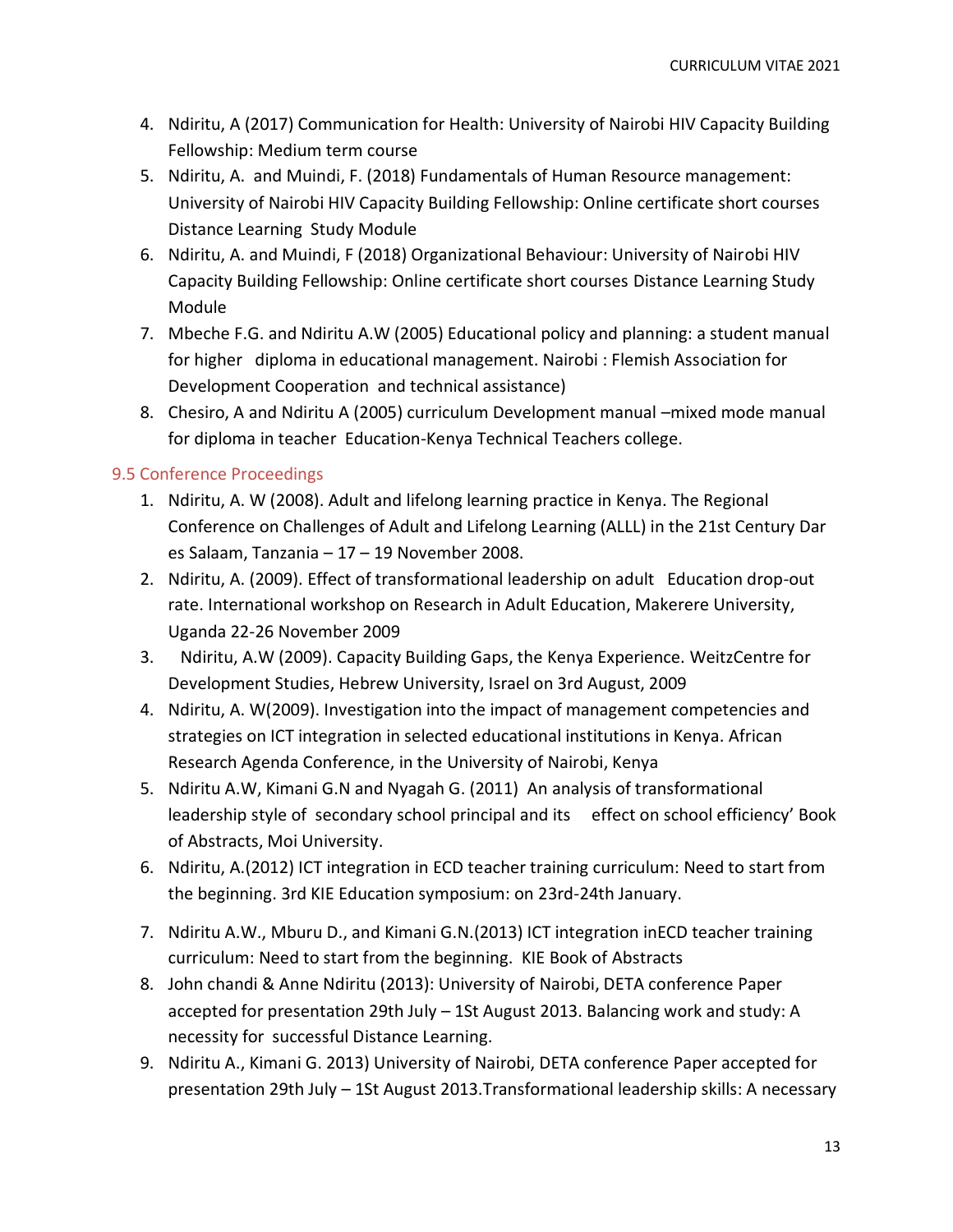recipe for school principals in the 21st Century", under the stream "Leadership and management development for African schooling in the 21st Century".

- 10. Ndiritu, A.(2013). Training ECD in-service teachers in ICT skills: first foot forward. 1st conference of the School of Continuing and Distance Education, University of Nairobi: on 18th April 2013.
- 11. Ndiritu A.(2014). E-learning for Institutional managers: Best option for effective ICT integration in teaching and learning. 10th International Conference on ICT for Development, Education & Training at the Speke Resort and Conference Centre, Kampala, Uganda May 28th-30th, 2014.
- 12. Ndiritu, .A (2015) use of computers in education: for kids or adults learning. 2nd AFRICE International Conference at the University of Nairobi, Kenya Science Campus: 18th and 19th June 2015.
- 13. Ndiritu, A.(2011). An analysis of Transformational leadership style of secondary school principals and its effect on school efficiency'7th annual international conference in Moi University on 6th Sept, 2011.

## <span id="page-13-0"></span>10. CURRENT EMPLOYMENT

### <span id="page-13-1"></span>10..1 Academic positions

- i) 2015-date: Senior Lecturer in the School of Open and Distance Learning
- ii) 2017-date: Instructional Designer, Division of Courseware Development &Production, ODel Campus
- iii) 2013-2017 Chairman of the Department of Distance Studies in the School of Continuing and External Studies, Kikuyu Campus, University of Nairobi
- iv) 2008-2015: Lecturer in the Department of Distance Studies, School of Continuing and External Studies, Kikuyu Campus, University of Nairobi
- v) 2000-2008 Part-time Lecturer, Extra Mural Department, School of Continuing and External Studies, Kikuyu Campus, University of Nairobi

### <span id="page-13-2"></span>10.2 Administrative positions

- i) Member of Resolution of public complaints committee, University of Nairobi
- ii) Graduate school committee 2020
- iii) Member of Resolution of public complaints committee, University of Nairobi
- iv) Committee member on implementation of curriculum reforms at CEES
- v) Member 2017 -2022 University Strategic planning committee
- vi) College corruption prevention committee 2020 ODeL Campus Gender focal point person
- vii) Coordinator of courseware development 2019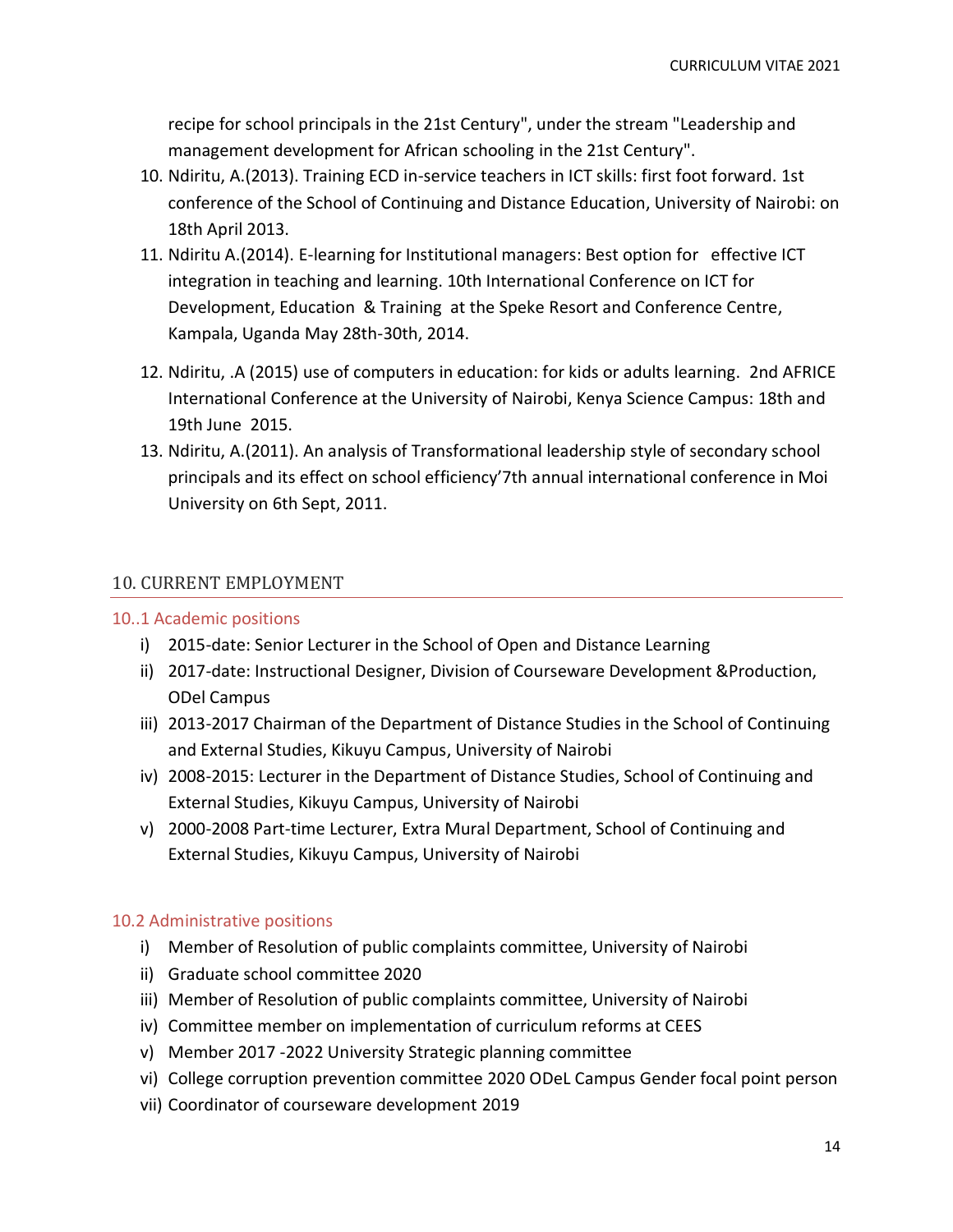viii)2019-Date: Coordinating the preparation of common Undergraduate courses module writing

- ix) 2017-date: Coordinating Module writing in ODeL campus
- x) 2016-2019 :Track Lead of Programme Management of UNITID and P-Hert programmes
- xi) 2015: Deputy chief Editor of the Journal of Continuing and Distance Education (JCODE)of the school of continuing and Distance Education, University of Nairobi, Kenya
- xii) 2013-2017: Chairman, Department of Distance Studies
- xiii)2013: Chairperson, of the steering committee First conference of the School of **Continuing**

and Distance Education.

- xiv)2008-Date: Programme Co-coordinator, Adult education and community development courses in the Department of Distance Studies
- xv) 2008 Chairperson of the committee in developing a Bachelor of Adult and Community Development in the University of Nairobi 2008- to date (has passed through the Deans Committee)
- 2008 Chairperson, of the steering committee in preparation CONFITEA VI International Report on adult

education (Kenya situation)

2001-2006 Head of curriculum studies-Kenya Technical Training Institute (2001-2006)

### <span id="page-14-0"></span>10.3 Work Experience

# <span id="page-14-1"></span>10.3.1 Duties as a Chairman of the Department

- 1. Coordination of Departmental Academic programmes in consultation with Dean school of Distance Learning in conjunction with Section Heads
- **2.** management of Departmental human, financial and material resources in conformity with Public policy documents and University of Nairobi statutory guidelines
- **3.** Initiating and coordinating Departmental examination processes at undergraduate and postgraduate levels in liaison with thematic heads and Departmental Examinations **Officer**
- **4.** Communication of administrative decisions, policies and procedures that may need to be adhered to from time to time in running of the Unit from the Central Administration, Senate, Principal's Office, Dean or any other office

# <span id="page-14-2"></span>10.3.2 Duties of a Track lead

- 1. Provide technical and expertise leadership and guidance in the specialty of Program management
- 2. Support the UHIV Program Manager in developing and implementing Program management curricula and training schedules
- 3. Participate in the supervision and mentorship of Fellows during their experiential learning and project development and implementation.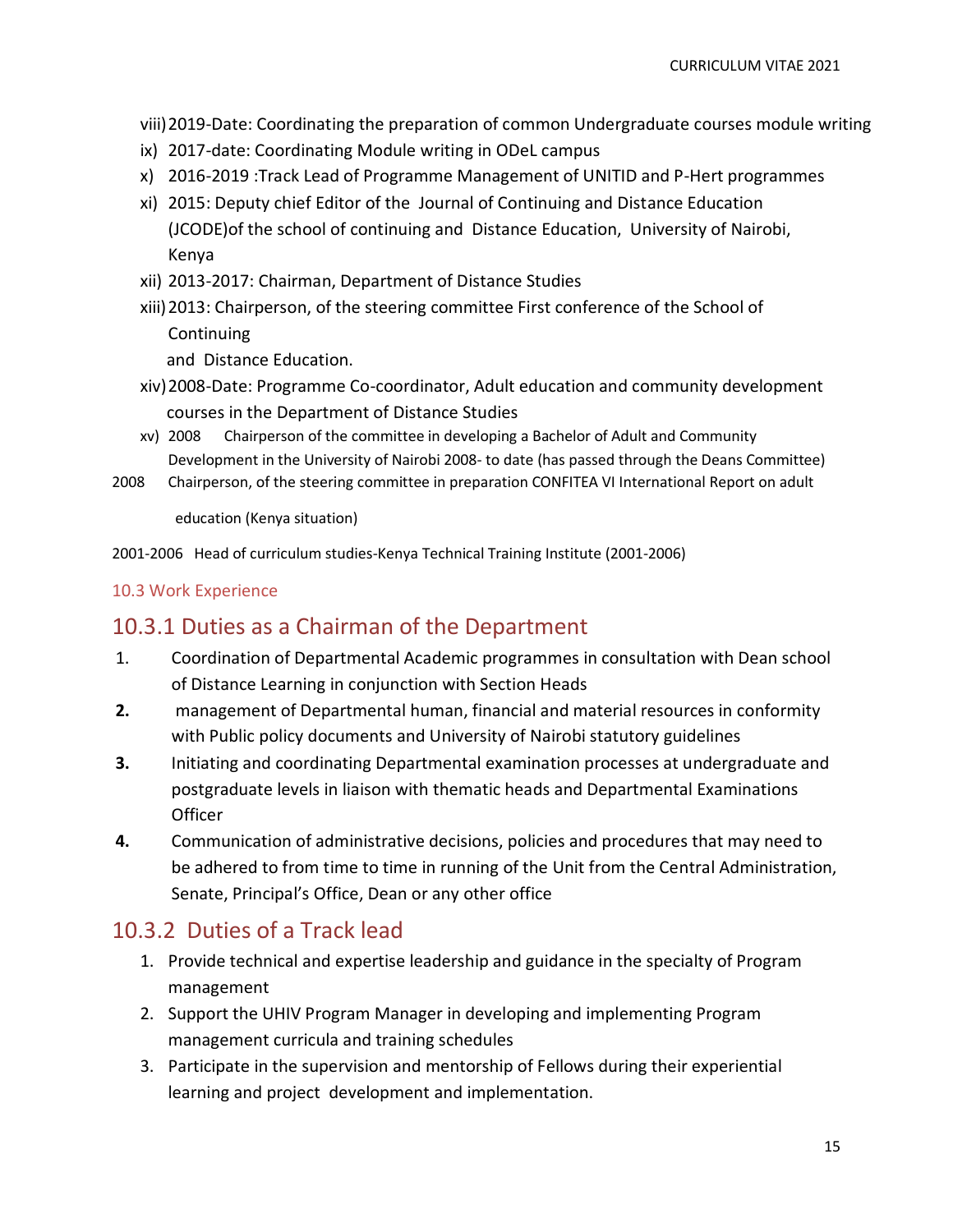4. Support the Principal Investigator/Programme Director and the rest of the UON HIV capacity Building Fellowship implementation Team at all times

# <span id="page-15-0"></span>10.3.3 Academic teaching

### **Masters degree level:**

- 1. LDP 615: Entrepreneurship and small business enterprises for Masters in project Planning and Management
- 2. LDP 659: Economics of Distance Learning for Masters in Distance Learning
- 3. LDP Principles of Management

### **Post graduate level**

1.DPM 517: Entrepreneurship and small business enterprises

### **Bachelor's Level**

- 1. LPM 103: Management principles for Bachelor of project planning and Management LDS208: Entrepreneurship in adult education
- 2. LDS 337: Economics of Distance Education
- 3. LDS 317: Policies and planning in adult education
- 4. Psy 201: Tests and Measurements Bachelors in Education, Science
- 5. LDS 209: Fundamentals of Management (B.A in Adult Education and community Development

## **Diploma level teaching**

- 1. LDH 112/LDP 112: Management Principles/Fundamentals of management for all the diploma classes in school of Open learning
- 4. DPM 517: Entrepreneurship and small business enterprises for Post graduate Diploma in project planning and Management

# <span id="page-15-1"></span>10.3.4 As a Senior Lecturer

- 1. Member of School Academic and College Academic Boards
- 2. Teaching Principles of Management to the Diploma, Bachelors and Postgraduate classes.
- 3. Supervision and mentoring of undergraduate and postgraduate students
- 4. Member, School Postgraduate Committee

# <span id="page-15-2"></span>10.3.5 As a Lecturer

- 1. Teaching: Economics of Distance Education (M.A. in Distance Education), Curriculum development to the Diploma Students in Distance Education Department
- 2. Mentoring undergraduate and postgraduate students
- 3. Examining students' examinations and theses
- 4. Member of the Departmental Board of Examiners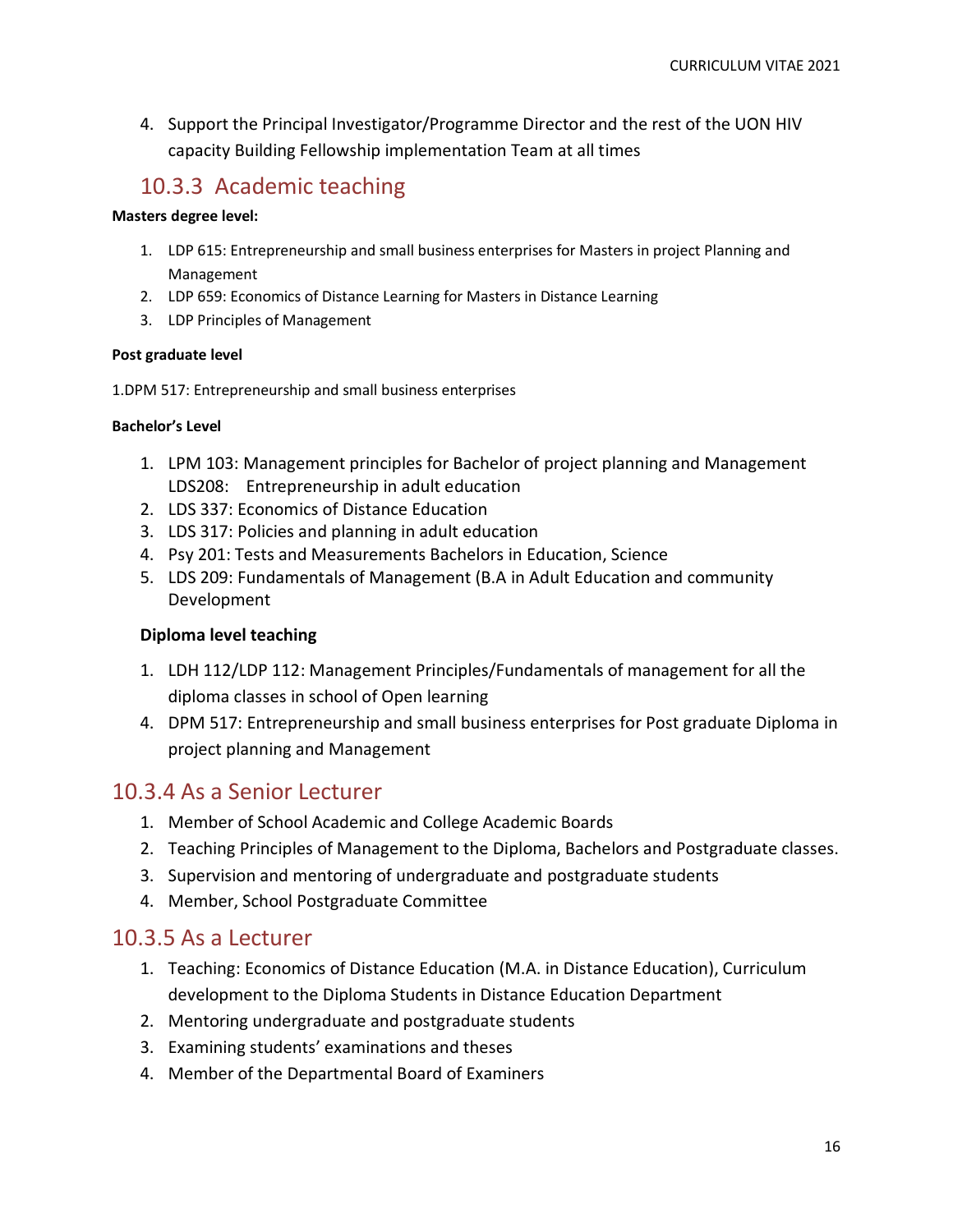### <span id="page-16-0"></span>10. 4 Previous work experience

1. 2000-2007: Lecturer at the Kenya Technical Teachers College Teaching Educational courses

:Supervised students on teaching Practices

- : Member of guidance and counseling department
- 2. 1997-199: Part-time Lecturer, Carlile college: Teaching Economics to students taking KASNED exams
- 3. 1992-1997: Lecturer at Kabete Technical Institute of Science and Technology Teaching Economics and Auditing

Patron Christian Union

4. 1988-1992: Teacher with the Teachers' Service Commission Teaching Business Studies Examiner for Kenya National Examination Council

### <span id="page-16-1"></span>11. KEY ACHIEVEMENTS

- 1. Chaired the committee that saw the success of the first School of Continuing and Distance Education Conference
- 2. Development and Implementation of Bachelors of Adult Education and Community Development Degree when I was a chairman
- 3. Participated in the Launching of Master of Arts in Project Planning and Management and Master of Distance Education by Distance Mode in June, 2012.
- 4. Participated in the preparation for University Charter at the Senate and College and Departmental level in January and February, 2013.

## <span id="page-16-2"></span>12. PROFESSIONAL POSTGRADUATE TRAINING

- 1. June 2019: Pedagogy, Andragogy and Mentorship Training
- 2. Sept 2019: Quantitative/Qualitative Data Analysis Training
- 3. 2016: PhD Supervision Training of Trainers held in February, 15-17, 2016 at Central Catering Unit (CCU)
- 4. Mar 2018: Becoming an Innovation Champion
- 5. 20th-24th November, 2017: Principles of Open Distance and e-Learning, ODeL Campus, University of Nairobi.
- 6. 2006-2007: ICT integration in teaching and Learning, at Kenya Technical Teachers College
- 7. 2013: Elearning module training, University of Nairobi, CODL
- 8. 2005-2006: Postgraduate diploma in guidance and counseling. At Kenya School of Professional Counseling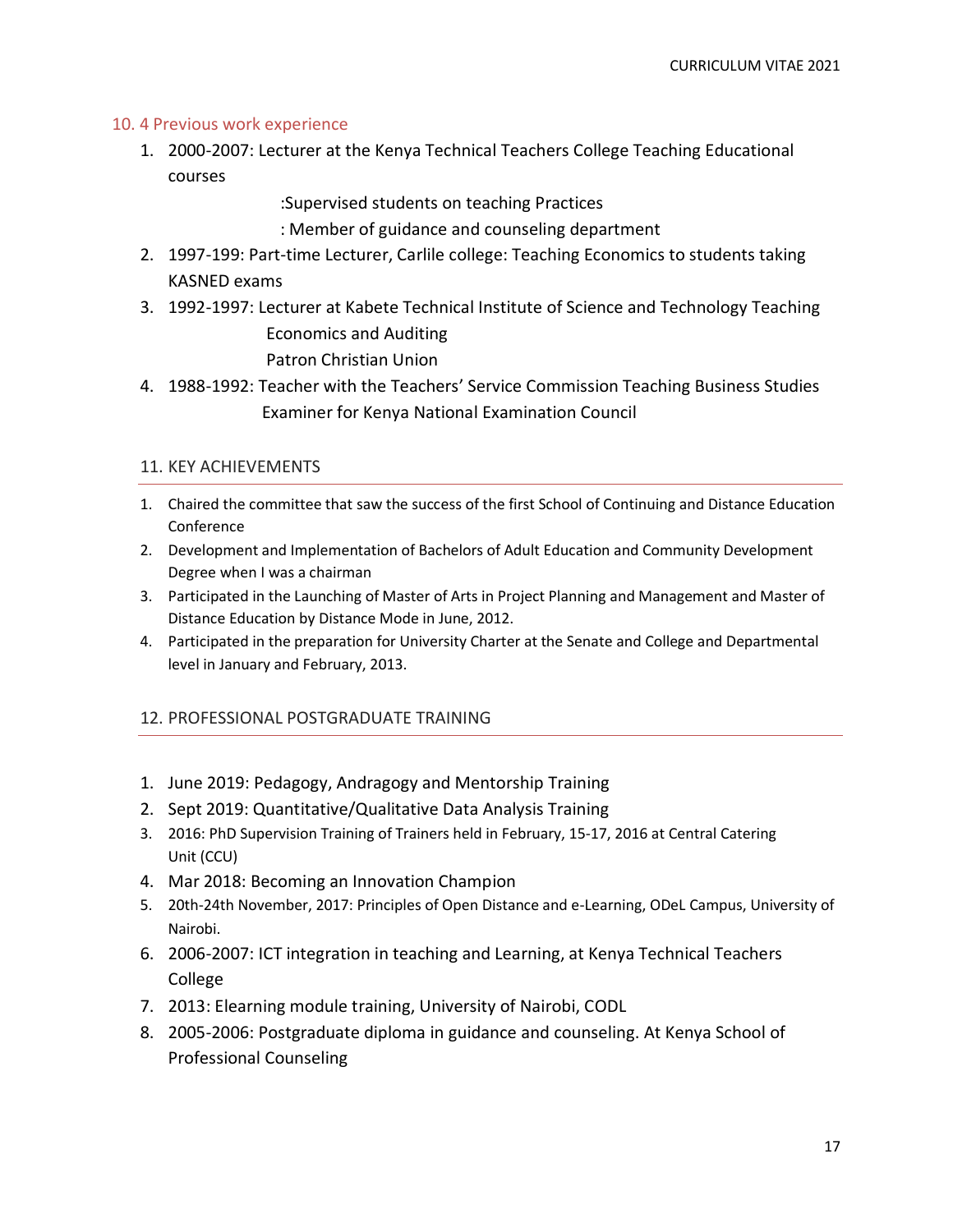- 9. 1998-1999: Kenya accounting and Secretarial National Examination Board: CPA section 1 – Section 3
- 10. Principles of Open, Distance & E-learning20-24 November 2017, ODeL campus, University of Nairobi
- 11. Feb 2008:Public Procurement and Disposal Act of 2006, sponsored by the University of Nairobi
- 12. 2007: ISO 9001:2001 Training Seminar by Kenya Bureau of Standards, Kikuyu Campus University of Nairobi
- 13. 2009: Pedagogical Skills training workshop, Main Campus CCU, March, 2009
- 14. 2009: Writers" training workshop by ODEL, Naivasha, September, 2009
- 15. 20th-24th November, 2017: Principles of Open Distance and e-Learning, ODeL Campus, University of Nairobi.
- 16. Training of e-tutoring on the University of Nairobi portal, April 2013, Multimedia University -Kenya
- 17. September 2014 : International Conference and Trainers' Workshop on Enhancing Gender Equity in the Leadership and Management of Higher Education organized by the Association of Commonwealth Universities (ACU) and the University of Nairobi
- 18. June 2013 : 2nd Annual International Interdisciplinary Conference on,Challenges of Development in Africa
- 19. October to November 2008 : International Course on Local Development and Strategies for poverty Reduction in Africa, Rehovot- Weitz Centre, Israel.
- 20. April 2008 : National conference on youth and adult learning in Kenya.
- 21. October 2007 : Training seminar on transformative leadership and Results based management (RBM)
- 22. March 2006 : management training and Curriculum Review Workshop **May 2004 : workshop on** strategic management and preparation of the faculty's five year strategic plan-2005-2010
- 23. University of Nairobi, ISO Certification Standards Training (2010-2011)
- 24. Trained on Moodle preparation in e-Learning-AVU and University of Nairobi (2011)
- 25. Trained on corruption management in Institutions-University of Nairobi and Kenya Institute of Administration.(KIA),2009

## <span id="page-17-0"></span>13. RESOURCE PERSON

- 1. Curriculum Development and Review for Kenya Medical Training College, held at Travellers Hotel , Mombasa
- 2. Module writing for Kenya medical Training College: Held at KMTC Nakuru
- 3. Module review for Kenya Management Institute Held at School of Government Embu
- 4. Writing of Modules for Kenya Management Institute Held in Kiambu Institure of Science and Technology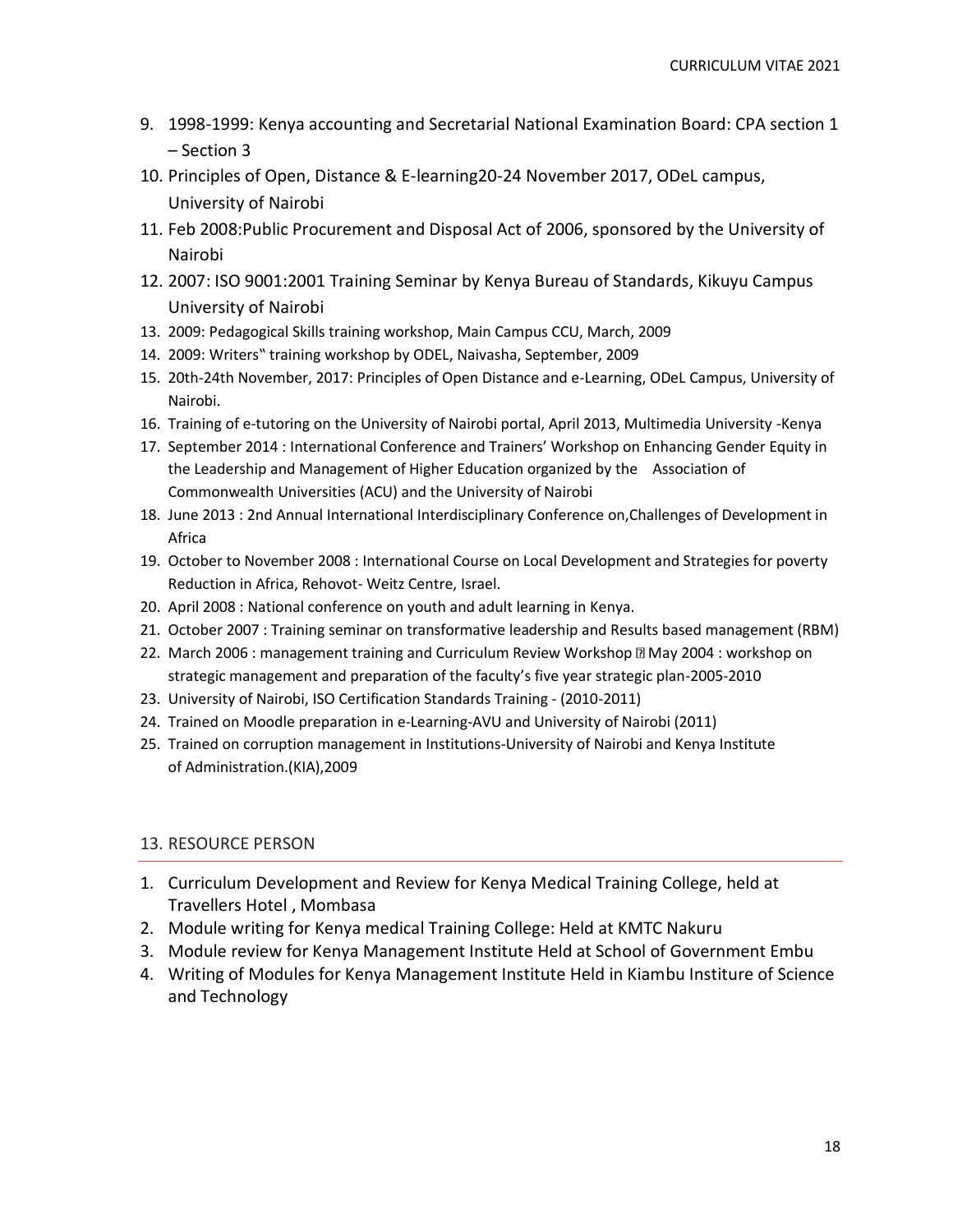### <span id="page-18-0"></span>14. RESEARCH FUNDS AND GRANTS

- 1. 2007-2014: Researcher: Project Title: Research Agenda on the Pedagogical Integration of ICTs in Education in Africa. (PanAf/ ROCARE Funded by: IDRC, Canada. Objective: Status of ICT Integration in selected African Schools Kenyan Research Team: Prof. Christopher Gakuu (Principal Researcher) Prof. Harriet Kidombo (Deputy Principal Researcher) Others researchers - Dr. Naomi Gikonyo, Dr. Omondi Bowa, and Mr. Augustine Mwangi.Amount: KSh.12m
- 2. 2016-2019: Track lead in charge of Programme Management: UNITID FELLOWSHIP PROGRAM (Grant amount Kshs 97, 099012.888 granted to OBS &GYN departments) . Professor Machoki being the Principal Investigator
- 3. 2018-2019: Track Lead for leadership training for MMed courses: PARTNERSHIP FOR HEALTH RESEARCH TRAINING IN KENYA (P-HERT). Grant Amount. \$ 645,000. Prof. Wamalwa being the Principal Investigator
- 4. 2019-2020 Track Lead for Leadership training for MMEd courses: Health-Professional Education Partnership Initiative (HEPI) - Kenya. Grant Amount \$ 643,518. Prof. Wamalwa being the Principal Investigator

### <span id="page-18-1"></span>15. CONSULTANCIES

### **University of Nairobi Approved Consultancies**

- i) 2008: consulted for Directory of Adult Education in development of a Kenyan Report entiled "'THE DEVELOPMENT AND STATE OF ART OFmADULT LEARNING AND EDUCATION(ALE)NATIONAL REPORT OF KENYA 30th April, 2008.
- ii) 2016- 2020: E-content curriculum Development and module writing for the UNITID Fellowship Programme
- iii) August 2017: Curriculum review held at Hotel 67. Facilitated the Integrated Immunization Curriculum Development Writers and Review Workshop, Kenya Pediatric Research Consortium.
- iv) 2008-2009: Development of curricular for courses in adult education, community development and youth work for the Department of Distance Studies: Other partner consultants: Prof. Macharia, Dr. Anne Ndiritu, Dr. Juliana Mutoro, Prof. Christopher Gakuu, Prof. Harriet Kidombo and Mr. Augustine Mwangi.

### **Other consultancies**

i) Training KESI staff on Distance and e-learning materials from  $7<sup>th</sup>$  March-18<sup>th</sup> March, 2011. Other Partner consultants, Prof Christopher Gakuu, Prof Harriet Kidombo, Dr. Augustine Mwangi, Dr. Naomi Mwangi and Prof. Peter Keiyoro.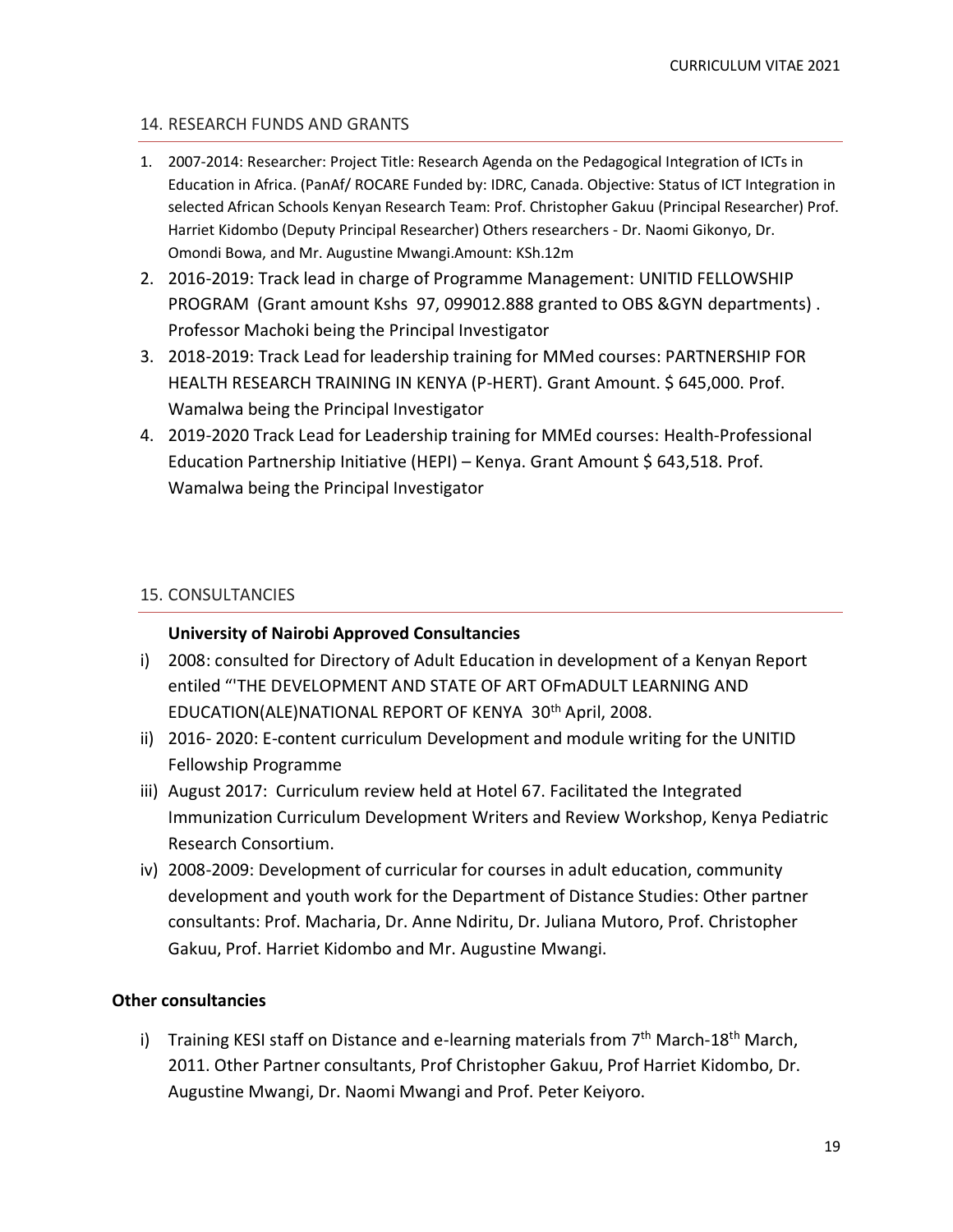- ii) Training medical doctors working with AMREF on the development and delivery of web based instructional design training materials for nurses in September 2010. Other partner consultants: Prof Christopher Gakuu, Dr. Harriet Kidombo, Dr. Naomi Mwangi, and Dr. Peter Keiyoro
- iii) Editing distance learning nursing course materials for AMREF from September 2009 to 2012. Other partner consultants: Prof. Christopher Gakuu, Dr. Harriet Kidombo, and Dr. Naomi Mwangi.
- iv) Edited modules of e-learning curriculum for the Diploma in Nursing for the National Council of Nursing through AMREF
- v) Curriculum Development and Review for Kenya Medical Training College, held at Travellors Hotel , Mombasa
- vi) Module writing for Kenya medical Training College: Held at KMTC Nakuru
- vii) Module review for Kenya Management Institute Held at School of Government Embu
- viii)Writing of Modules for Kenya Management Institute Held in Kiambu Institute of Science and Technology
- ix) 2006: Gender and Governance Project evaluation. Other partner consultants:Prof. Macharia, Dr. Anne Ndiritu, Dr. Juliana Mutoro, Ms. Mary Ngechu and Mr. Augustine Mwangi.

## <span id="page-19-0"></span>16. CONFERENCES ATTENDED

- 1. University of Nairobi Research week, Annual Victimology and Victim Support Conference, October 22nd-24th 2018
- 2. University of Nairobi Research week, Conference, 2019 ODel
- 3. 18th-19th June 2015. 2nd AFRICE International Conference at the University of Nairobi, Kenya Science Campus. Presented a paper on "use of computers in education: for kids or adults learning"
- 4. May 28th-30th, 2014. 10th International Conference on ICT for Development, Education & Training at the Speke Resort and Conference Centre, Kampala, Uganda Presented a paper "E-learning for Institutional managers: Best option for effective ICT integration in teaching and learning.
- 5. 12th -16th August, 2013. The 8th Pan-African Reading For All Conference. University of Nairobi, Kenya Science Campus, Nairobi – Kenya. Presented a paper on "Effect of Reading Skills on Acadermic Achievement of Distance Leaners Students at University of Nairobi" (Co-presented by Ms. Rugendo Caroline Nyaga, Dr. Keiyoro Peter and Dr. Mwesa Joyce).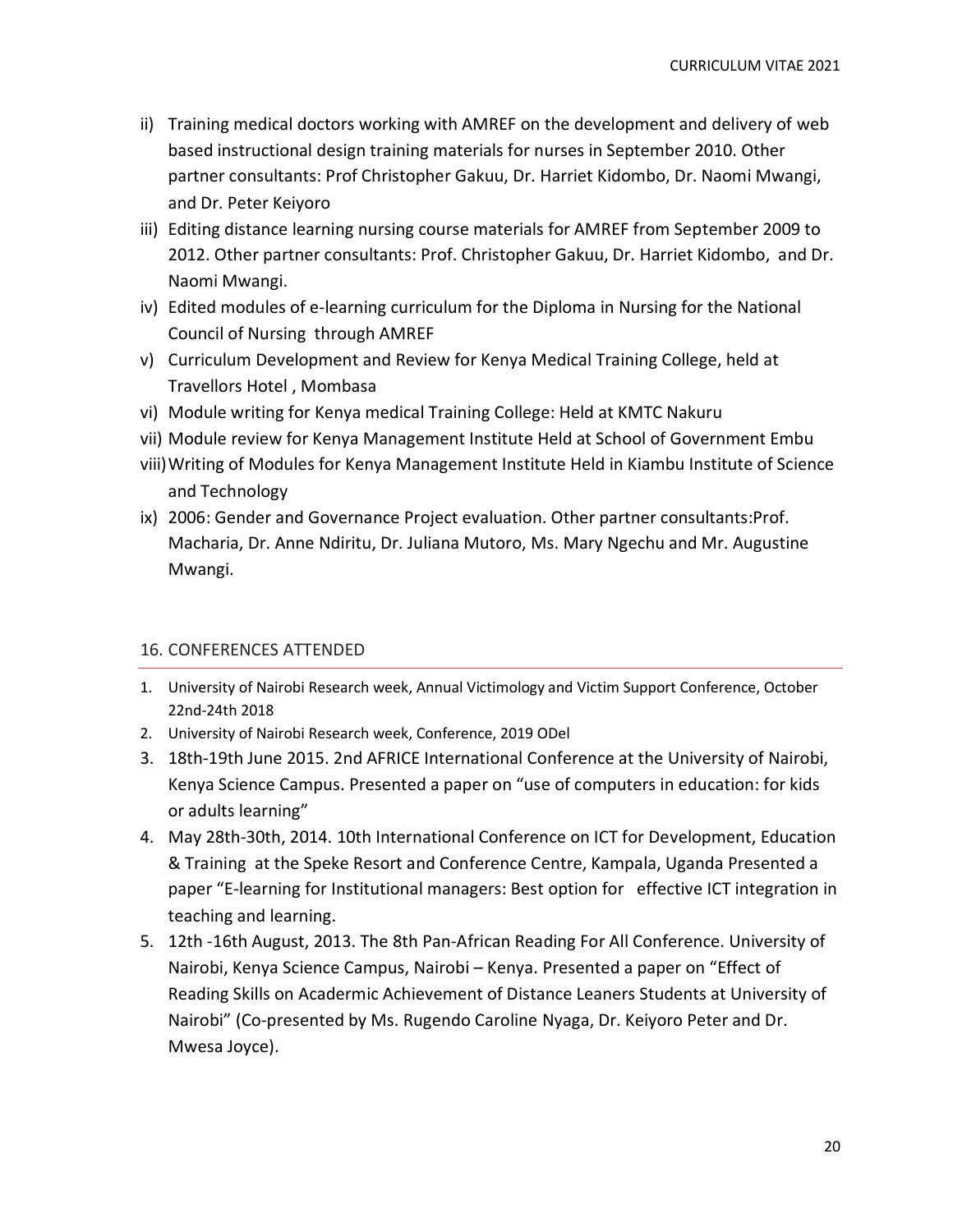- 6. 18th April 2013 1st conference of the School of Continuing and Distance Education, University of Nairobi. Presented a paper on " Training ECD in-service teachers in ICT skills: first foot forward.
- 7. 23<sup>rd</sup>-24<sup>th</sup> January, 2012. 3rd KIE Education symposium. Presented a paper on "ICT integration in ECD teacher training curriculum: Need to start from the beginning.
- 8. 6<sup>th</sup> Sept, 2011. '7th annual international conference in Moi University. Presented a paper on "An analysis of Transformational leadership style of secondary school principals and its effect on school efficiency'
- 9. 22<sup>nd</sup>-26<sup>th</sup> November, 2009. International workshop on Research in Adult Education, Makerere University, Uganda. Presented a paper on "Effect of transformational leadership on adult Education drop-out rate.
- 10. 17<sup>th</sup>-19<sup>th</sup> November 2008. The Regional Conference on Challenges of Adult and Lifelong Learning (ALLL) in the 21st Century Dar es Salaam, Tanzania Presented a paper on "lifelong learning practice in Kenya".

## OTHER WORKSHOPS

- 1. 2008 Community development course on strategies for poverty reduction in Weitz Centre, Israel.
- 2. 2010: Writers' workshop on the preparation of e-learning materials, September 2010, Kenya Wildlife Training Institute, Naivasha, Kenya
- 3. 2012 Revision of the MDE Curriculum of the School of Continuing and Distance Education ,University of Nairobi KWSTI, Naivasha
- 4. 2012 Revision diploma courses in the Department of Extra-Mural Studies. KWSTI, Naivasha
- 5. 2012 Participated in developing the Strategic Plan 2012-2017 in February, 2012. For Department of Extra-mural Studies. KWSTI, Naivasha
- 6. 2011 Participated in developing the Departmental Strategic Plan 2012-2017 in May. For the
- 7. Department of Educational Studies. KWSTI, Naivasha
- 8. 2012 Participated in developing the Departmental Strategic Plan 2012-2017 in February, 2012. For the Department of Distance Studies. KWSTI, Naivasha

## <span id="page-20-0"></span>17. INTERNAL EXAMINER FOR PhD STUDENTS

- i) 2016: internal examiner for Gerald Gatitu Gitau"Influence of adoption of sales force automation system on sales performance: the case of consumer goods firms in Nairobi, Kenya".
- ii) 2016: Internal examiner for Josiah Obiria Obare: moderating influence of project team diversity on the relationship between implementation process of project control system and performance of rural roads construction projects in Kenya.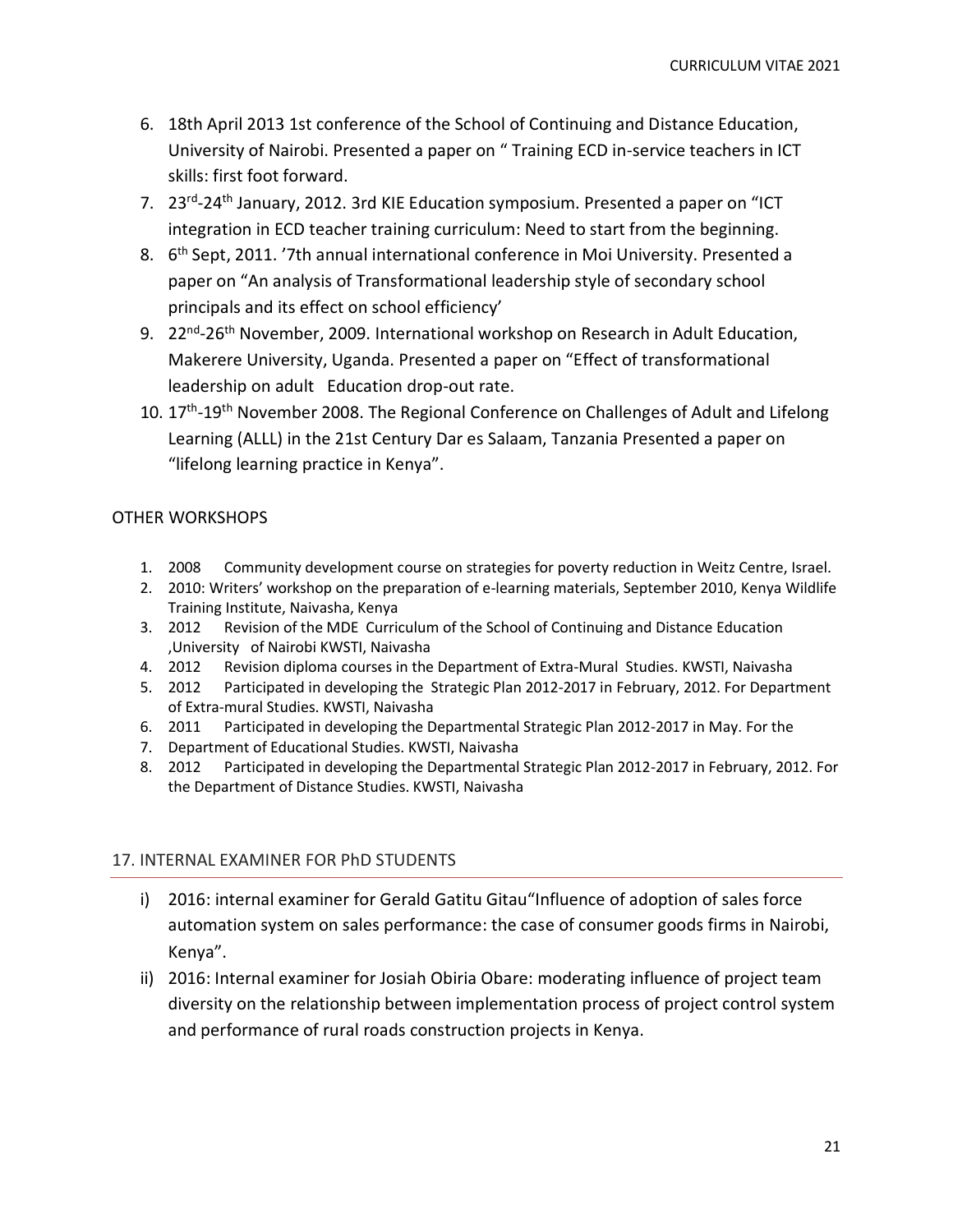### <span id="page-21-0"></span>18. JOURNAL ARTICLES REVIEW:

2019: Reviewed a journal article entitled: "According to the leadership position in micro, small and medium enterprises Tejupilco State of Mexico, 2018." Published in the International journal of Educational policy research and review.

### <span id="page-21-1"></span>19 MEMBERSHIP OF EDITORIAL BOARDS

- 1. 2015: Deputy chief Editor of the Journal of Continuing and Distance Education (JCODE)of the school of continuing and Distance Education, University of Nairobi, Kenya
- 2. 2019: International journal of Educational policy research and review

### <span id="page-21-2"></span>20. COMMUNITY SERVICE

- 1. Member Board of Management Utumishi Boys Academy
- 2. Member Parents Teachers Association (PTA), Utumishi Academy
- 3. Member, Education Board, Ridgeways Baptist Church
- 4. Member of Social Services Ministry of Ridgeways Baptist Church
- 5. Member Ajira Board for Young people employment agenda
- 6. Member, Discipleship Training at Ridgeways Baptist Church
- 7. Participated in two workshops organized for Pastors in training in Common Ground Theological College
- 8. Facilitated a seminar for students who had completed primary school level at Strong Foundation High School in 2010
- <span id="page-21-3"></span>9. Member of Ridgeways Baptist Ladies; Ministry

### 21. KEY COMPETENCIES

- 1. Research skills in proposal and report writing and data analysis using Statistical Package
- 2. for Social Sciences (SPSS)
- 3. Undertaking Consultancy services in social sciences and development (Consulted for KEMI)
- 4. Skills in module writing gained from my previous assignments working with: ODeL Campus of University of Nairobi

### <span id="page-21-4"></span>23. MENTORSHIP

- 1. Guest speaker in a workshop organized by Marurui Youth group on the importance of Education in the community in Nov. 2012
- 2. Presentation made to the Education board organized seminar to the school going students sponsored by the Ridgeways Baptist church.